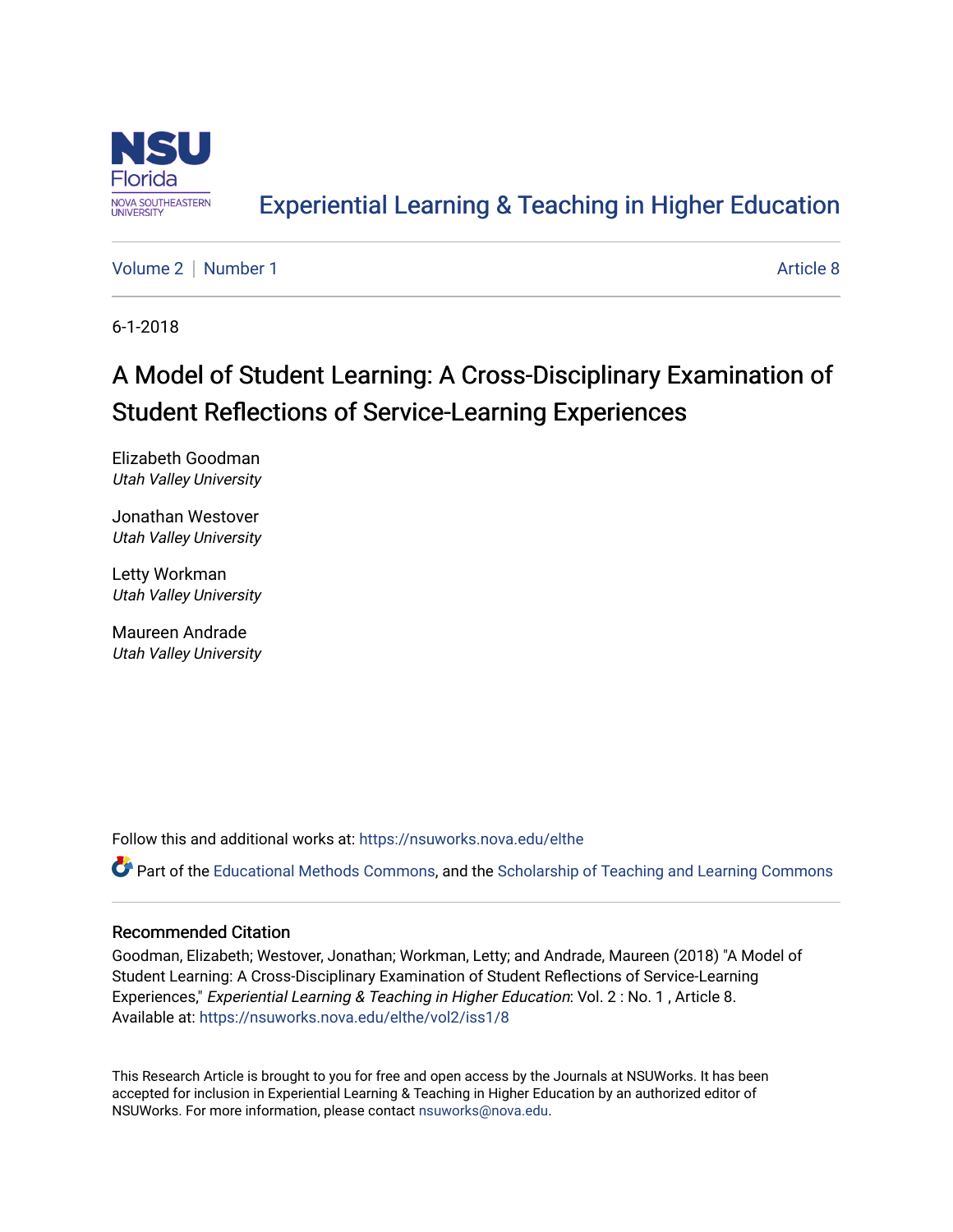## A Model of Student Learning: A Cross-Disciplinary Examination of Student Reflections of Service-Learning **Experiences**

ELIZABETH GOODMAN, JONATHAN WESTOVER, LETTY WORKMAN & MAUREEN ANDRADE *Utah Valley University*

**Abstract.** The purpose of this study was to measure and analyze student service and engaged learning outcomes employing the qualitative tradition of phenomenology. This study was based on the "Five R" service and engaged learning framework. The population for this project included 565 students enrolled in sixteen different course sections (eight distinct classes) taught by twelve faculty members across six academic departments in three colleges/schools on the campus of a regional teaching university in the Intermountain West. The results yielded support for each "R" in the framework (reciprocity, reflection, rewards of synergy, responsibility, and reality), thereby supporting the validity of the framework across disciplines.

Over the past several decades, institutions of higher education have embraced the pedagogical philosophy of service and engaged learning, which involves collaboration with community partners and organizational clients to build partnerships and create value through real-world projects. The Carnegie Foundation defines community engagement as "the collaboration between institutions of higher education and their larger communities for the mutually

*ELTHE: A Journal for Engaged Educators*, Vol. 2, No. 1 (2018), pp. 26-46

<sup>© 2018</sup> Southern Utah University Press & Design.

Correspondence should be sent to Maureen Andrade, Utah Valley University,

Woodbury School of Business, 800 W University Parkway MS 119, Orem, UT 84058. Email: maureen.andrade@uvu.edu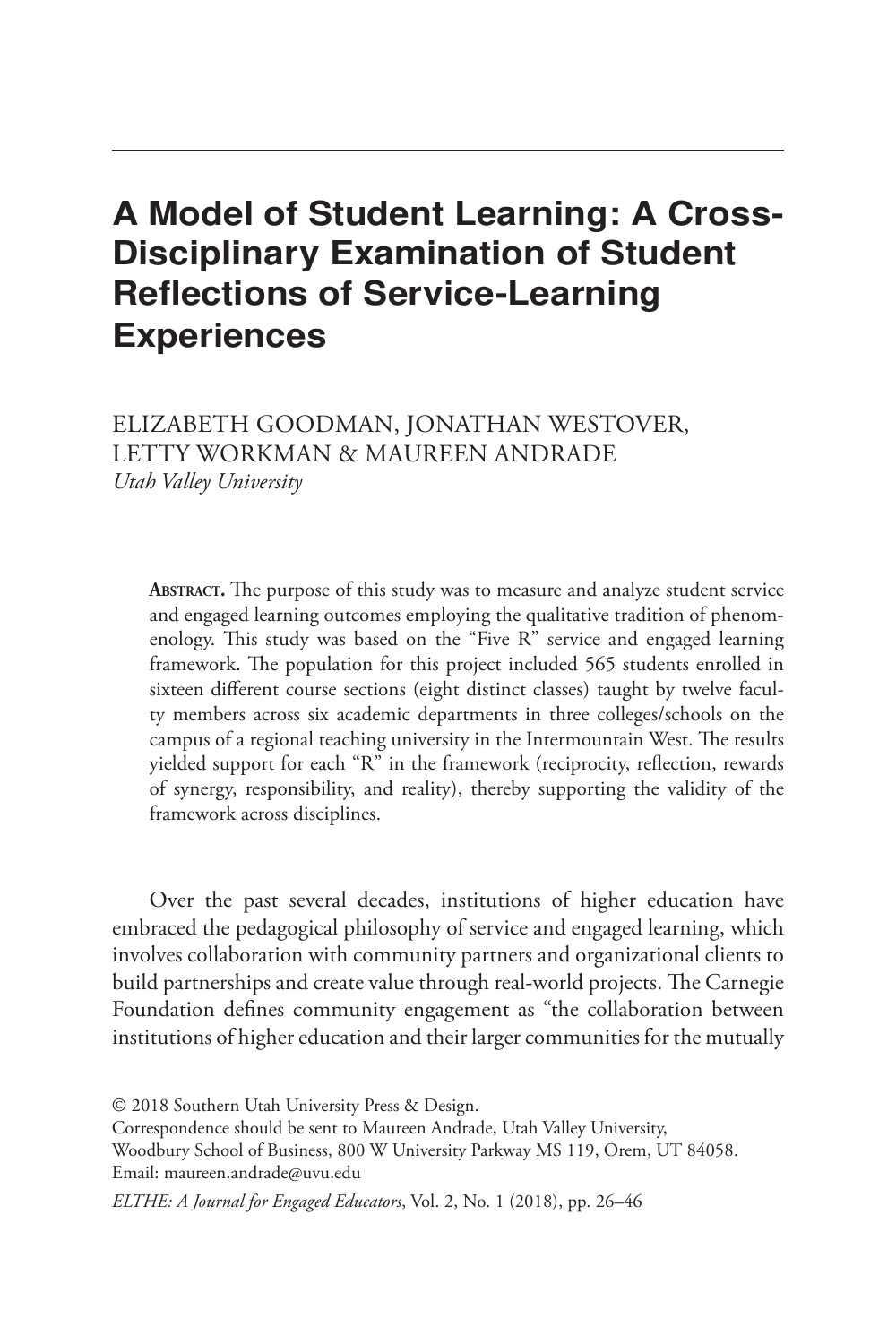beneficial exchange of knowledge and resources in a context of partnership and reciprocity" (New England Resource Center for Higher Education n.d).

An extensive body of academic literature over the past several decades has demonstrated the benefits of service and engaged learning for students, community partners, faculty, and institutions (Fairfield 2010; Litzky, Godshalk & Walton-Bongers 2010; Madsen 2004; McCrea 2010; McGoldrick, Battle & Gallagher 2000; Munter 2002). Indeed, service-learning has been lauded as a teaching approach that yields rich and impactful learning.

In spite of this, service and engaged learning studies have not explored the types of learning outcomes specifically represented by the "Five Rs" of service and engaged learning (reciprocity, reflection, rewards of synergy, responsibility, and reality (Workman & Berry 2010). In an academic environment that is increasingly characterized by competition for a decreasing pool of resources and an emphasis on value creation and return on investment, outcomes assessment and measurement of learning are critical. The purpose of this phenomenological study is to measure and analyze service and engaged learning outcomes in relation to the "Five Rs."

## Review of the Literature

The theoretical underpinnings of service and engaged learning, the "Five Rs" (Workman & Berry 2010), will serve as the framework for this study.

Figure 1. "Five R" model of service and engaged learning

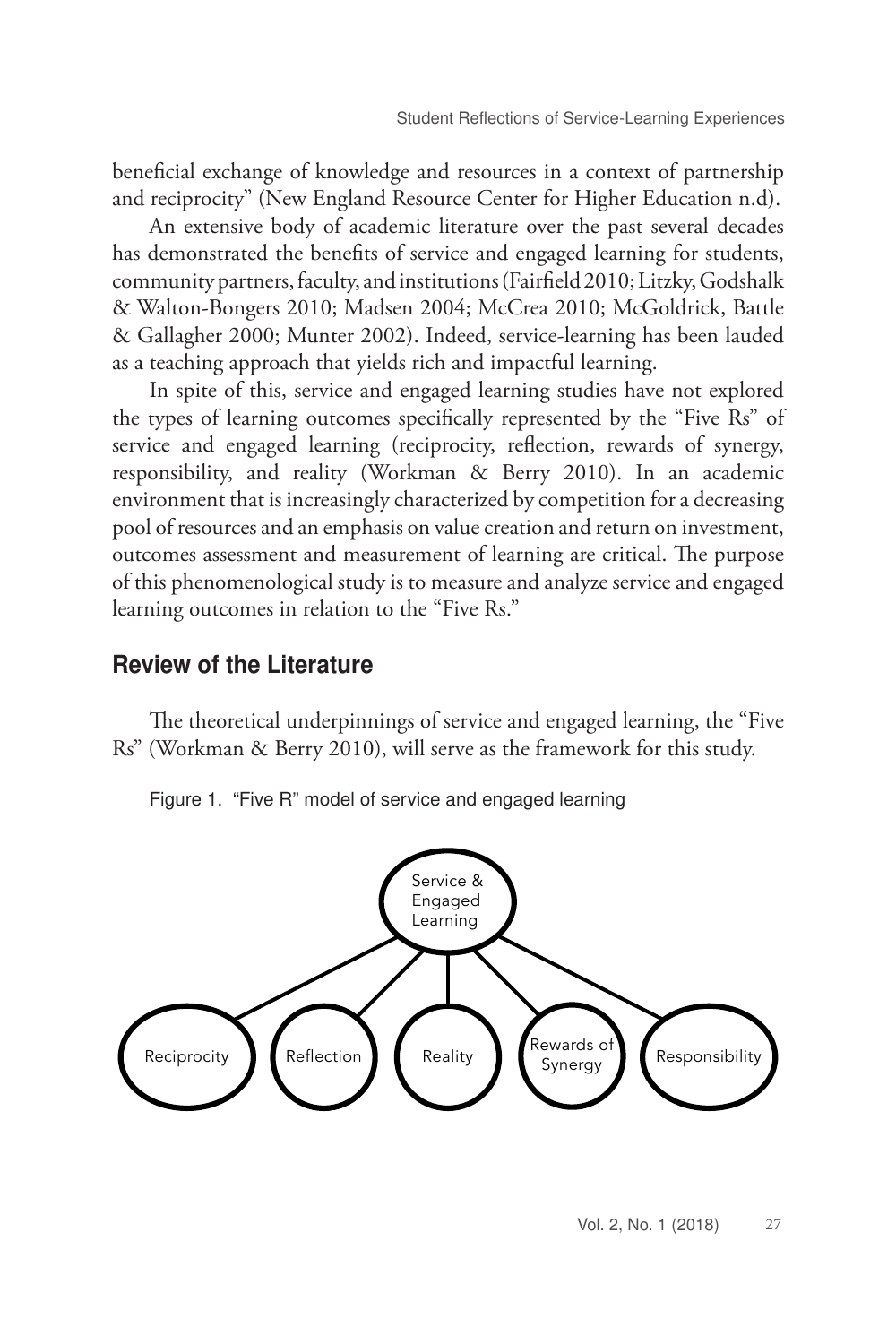Goodman, et al.

*Reciprocity:* Students, faculty, and community stakeholders collaborate as partners to exchange value. Teaching occurs reciprocally, with each partner contributing different types of knowledge to the experience. Students gain practical, hands-on experience with community partners as they apply academic theories and concepts, and partners learn from students as they see this application. Knowledge and expertise is exchanged for mutual benefit.

*Reflection:* The quality and quantity of reflection significantly impacts student learning (Sax, Astin & Avalos 1999). Reflection forces students to think deeply and ask questions, such as "What did I learn? How am I different after this experience? How would I do this differently next time?" Through reflection, students demonstrate important academic outcomes, including critical thinking, problem solving, the understanding of complex concepts, and cognitive development (Batchelder & Root 1994). In fact, it is often only when students reflect on their participation that they fully appreciate the richness of learning they have experienced.

*Reality:* Service and engaged learning connects the real world with the academic world (Rasmussen & Skinner 1997). When students participate in typical course activities, such as a case study where they need to generate feasible solutions to problems, they may discount the relevance of the activity because the events are historical or even invented, and do not impact them personally. On the other hand, when they are working with an actual firm and charged with developing feasible solutions, their experience is much more meaningful and motivating.

*Rewards of Synergy:* "Rewards of synergy" refers to the mutual benefits of collaboration. The interaction and cooperation between students and community members produce a valuable partnership, with rewards spanning from individual growth and learning to improvements for entire organizations. Students learn the core curricula of their courses, while community partners benefit from the application of these principles. Faculty also learn from working with students and clients, as all parties create creating value together. Overall, service and engaged learning enhance community and university relations (Braxton, Sullivan & Johnson 1997).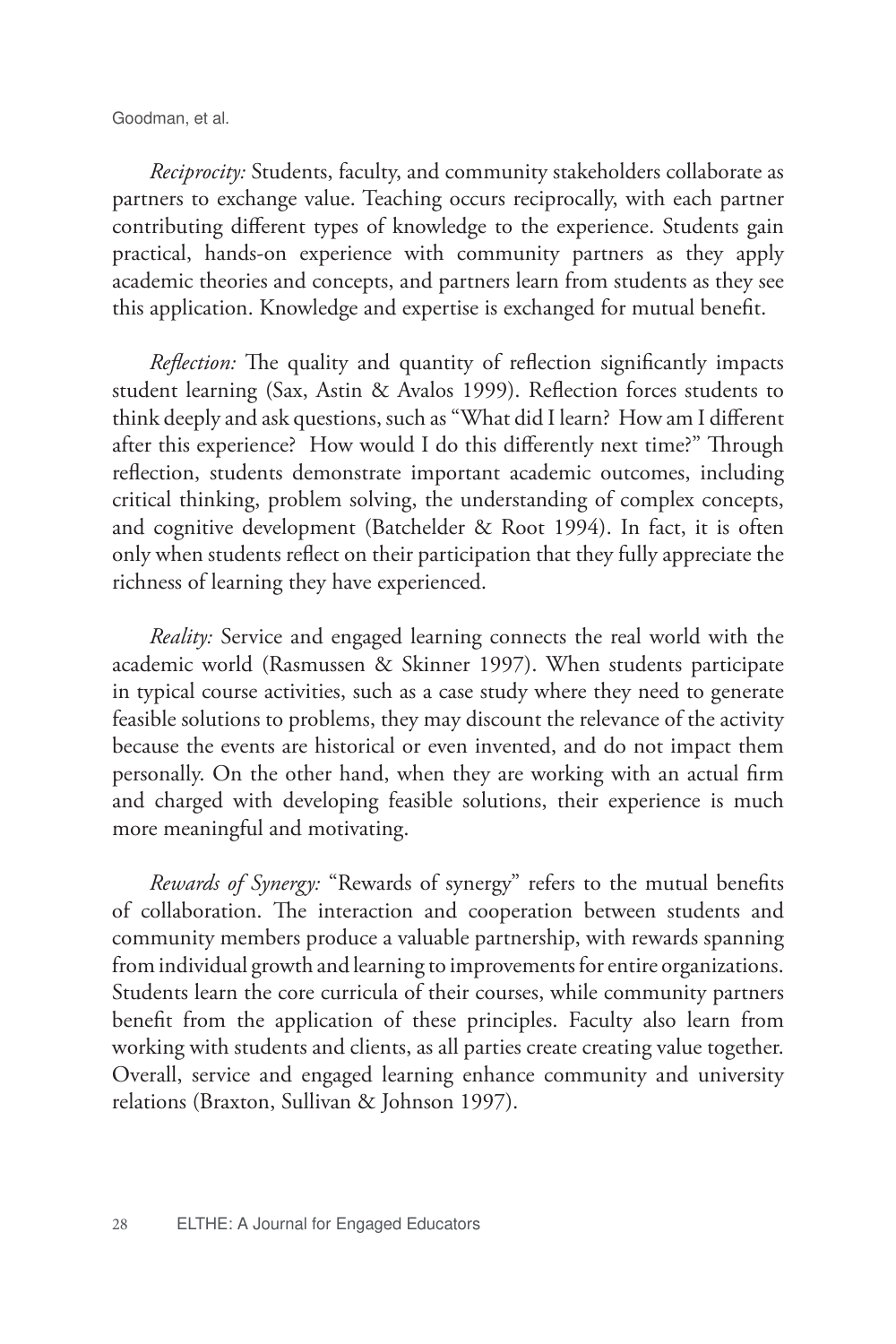*Responsibility:* Just as the reality component of service and engaged learning heightens student involvement, students' responsibility also tends to increase as they assume obligations and use their business skills, talents, and knowledge to improve the communities in which they live and work. A greater sense of community and a strong sense of citizenship result, often contributing to moral development (Boss 1994). Service-learning also facilitates cultural and demographic understanding and reduces stereotypes (Conrad & Hedin 1991).

The literature on service and engaged learning has identified a number of learning outcomes. In addition to the positive impact of service-learning pedagogy on course completion and graduation (e.g., Gallini & Moely 2003; Lockeman & Pelco 2013; Reed, et al. 2015), research conducted across academic disciplines at a variety of educational institutions has demonstrated that service-learning pedagogy has a positive impact on personal, social, learning, and career development outcomes (Eyler, et al. 2001):

Personal Outcomes

- Positive effect on student personal development, such as sense of personal efficacy, personal identity, spiritual growth, and moral development
- Positive effect on interpersonal development and the ability to work well with others; leadership and communication skills

Social Outcomes

- Positive effect on reducing stereotypes and facilitating cultural and racial understanding
- Positive effect on sense of social responsibility and citizenship skills
- Positive effect on commitment to service

Learning Outcomes

- Positive impact on academic learning
- Improved ability to apply what is learned to "the real world"
- Positive impact on academic outcomes, such as demonstrated complexity of understanding, problem analysis, critical thinking, and cognitive development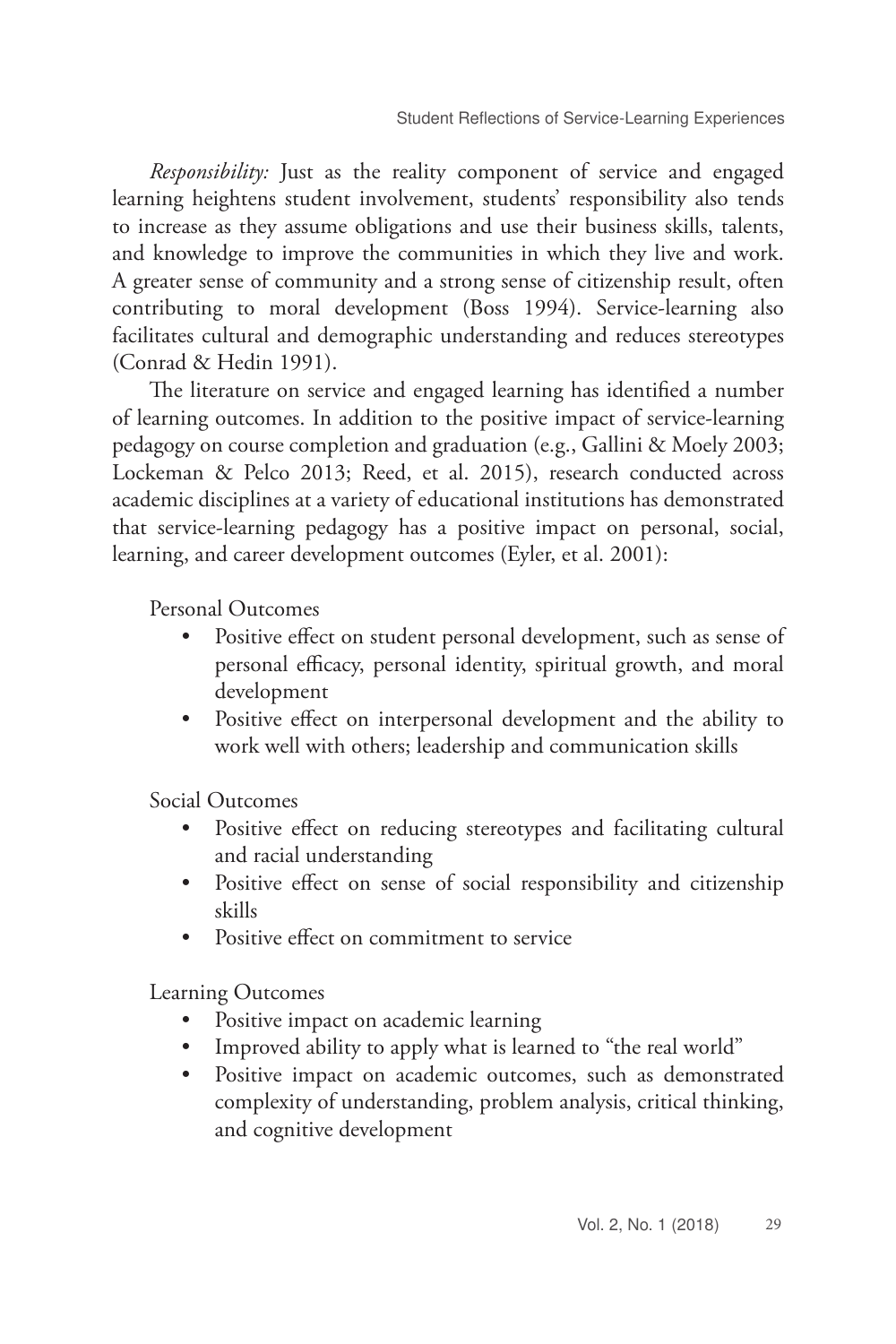Career Development

• Contribution to students' career development

Meta-analyses have demonstrated that service-learning increases learning outcomes irrespective of how the latter are measured (Novak, Markey & Allen 2007; Warren 2012). Research has also demonstrated that students learn both academic concepts and professional skills through service-learning projects. These concepts and skills include the following:

- Course content and technical concepts (Larson & Drexler 2010; McCrea 2010; Robinson, Sherwood & DePaolo 2010; Tucker & McCarthy 2001)
- Effective communication skills (Kenworthy-U'Ren 2000; McCrea 2010)
- Organizational strategy (Larson & Drexler 2010; McCrea 2010; Madsen & Turnbull 2006; Rehling 2000; Robinson, Sherwood & DePaolo 2010)
- Problem-solving (Madsen & Turnbull 2006; Robinson, Sherwood & DePaolo 2010; Zlotkowski 1996)
- Time management and networking skills (Litzky, Godshalk & Walton-Bongers 2010; Tucker et al. 1998)
- Analysis, synthesis, and evaluation (Litzky, Godshalk & Walton-Bongers, 2010; McCrea 2010; McGoldrick, Battle & Gallagher 2000)
- Consequences of decisions (Larson & Drexler 2010; McCrea 2010; Waddock & Post 2000)
- Cultural awareness and diversity (Keen & Hall 2009; Robinson 1999; Simons & Foster 2002)
- Teamwork; interaction, interpersonal, and communication skills (Madsen & Turnbull 2006; Michaelsen et al. 2000; Rehling 2000; Tucker et al. 1998)
- Conflict resolution and leadership skills (Kenworthy 2010; Madsen & Turnbull 2006; Thomas & Landau 2002)
- Learning how to learn (Westover 2012; Munter 2002)

In addition to academic concepts and professional skills, the positive outcomes of service-learning include: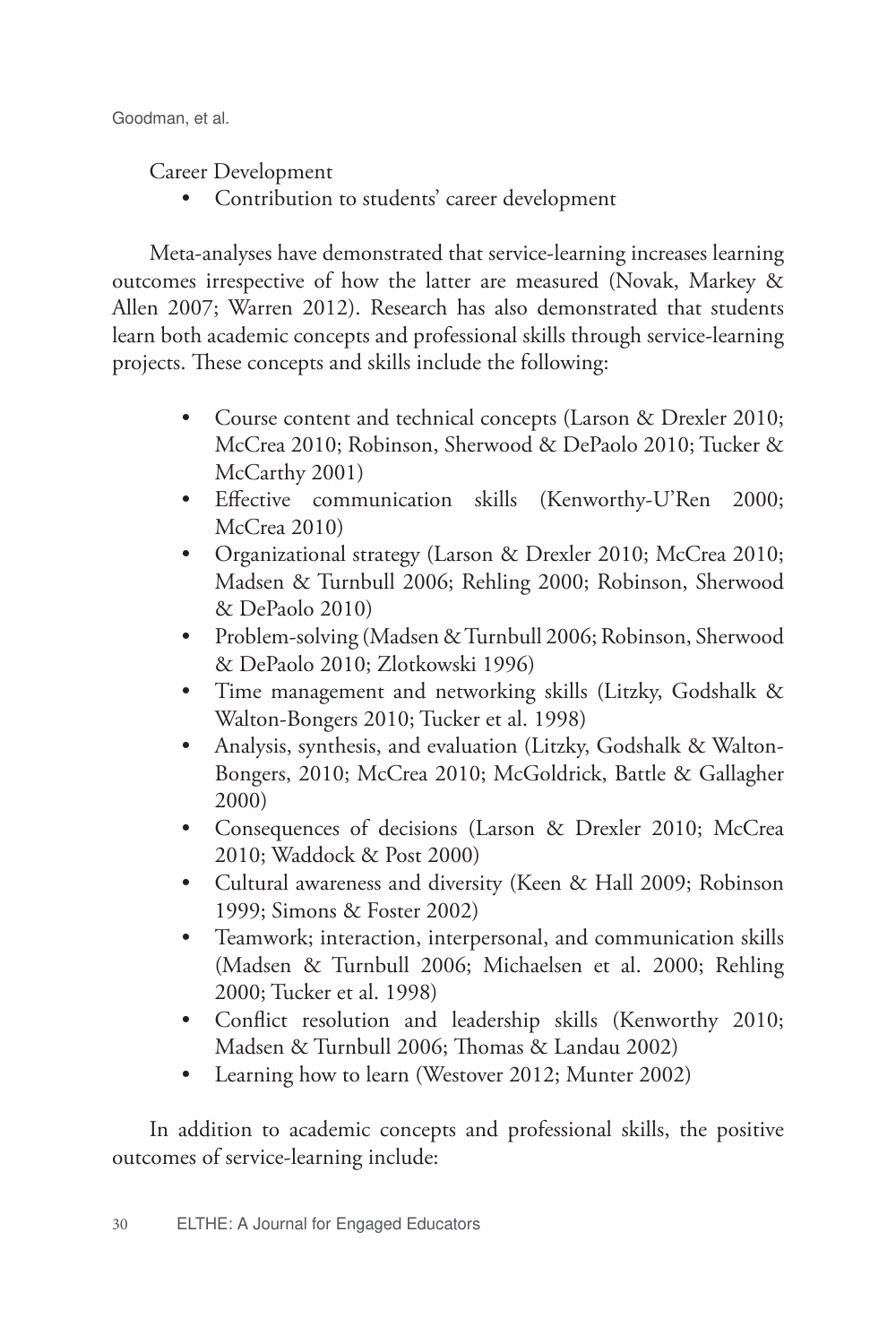- Increased self-efficacy (Fairfield 2010; Weber, Weber and Young 2010; Tucker & McCarthy 2001; Madsen & Turnbull 2006)
- Increased social capital (D'Agostino 2010; Fairfield 2010)
- Social responsibility (Bowman et al., 2010; Kolenko et al. 1996; Westover 2012)
- Career exploration (Fairfield 2010; Robinson 1999; Vroman, Simmons & Knight 2010)
- Motivation to learn and do well (Fairfield 2010; Madsen 2004; Munter 2002)
- Confidence (Fairfield 2010; Konwerski & Nashman 2002; Rhee & Sigler 2010)
- Desire to continue volunteerism (Butin 2010; Bush-Bacelis 1998; Weber, Weber & Young 2010)
- Exploration of personal attitudes and values (Fairfield 2010; Madsen 2004; Madsen & Turnbull 2006; McGoldrick, Battle & Gallagher 2000; Rhee and Sigler 2010)
- Increased personal and social development (Fairfield 2010; Simons & Cleary 2006)
- Personal satisfaction and fulfillment (Fairfield 2010; Rehling 2000)
- Professional and real-world work experiences (Gujarathi & McQuade 2002; Larson & Drexler 2010; Madsen 2004; McCrea 2010; Rhee & Sigler 2010; Robinson, Sherwood & DePaolo 2010)
- Opportunity for students to become engaged in their communities (Butin 2010; Godfrey 1999; Rama et al. 2000; Weber, Weber & Young 2010).

This review demonstrates that research on service and engaged learning is replete with evidence of its benefits. However, a qualitative understanding of the impact of service-learning on the lived experiences of students is lacking. The current study seeks to fill this gap in understanding by collecting and examining student insights.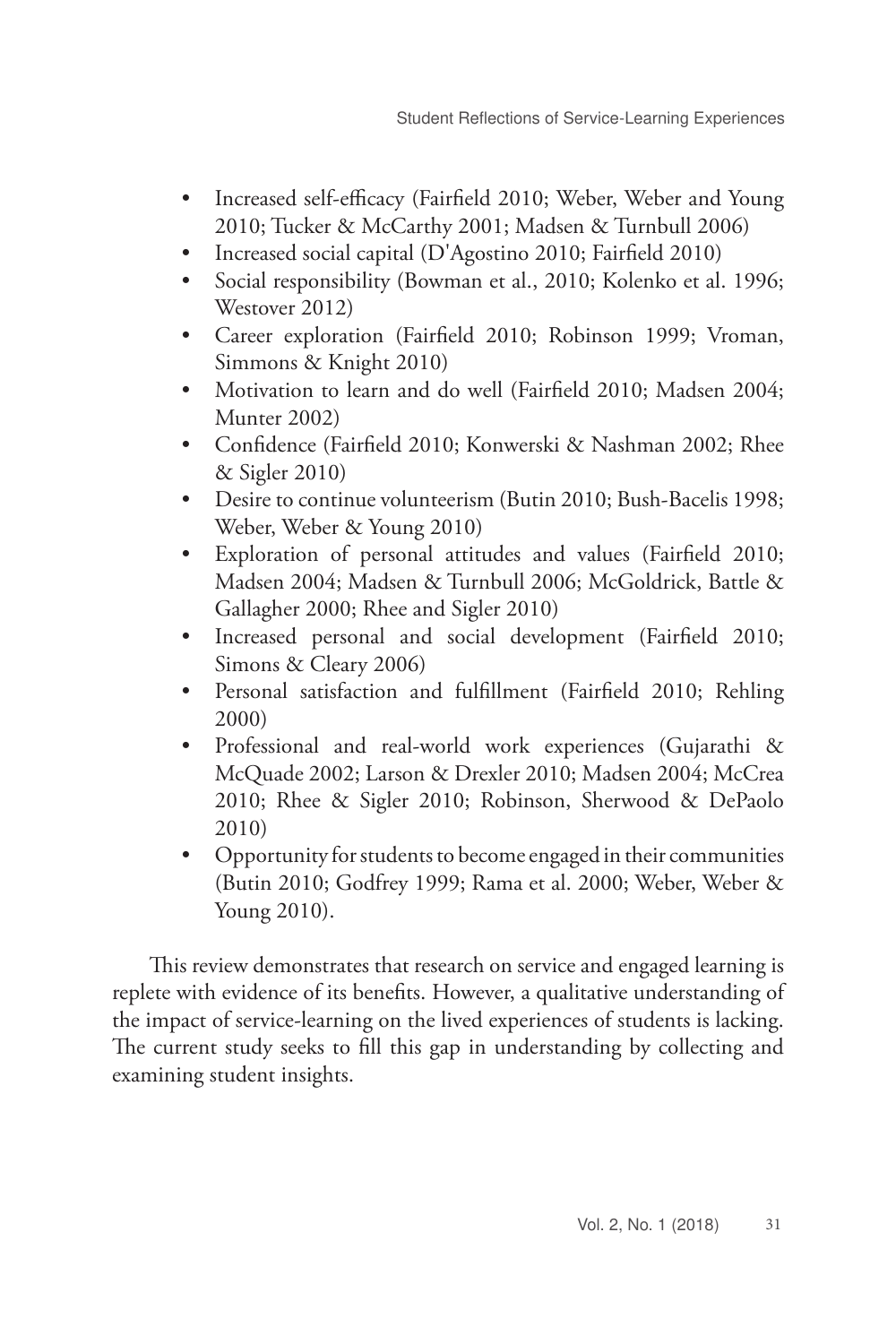## Methodology

The population for this project included 565 students enrolled in 16 different course sections (8 distinct classes) taught by 12 faculty members across 6 academic departments in 3 colleges/schools at a regional teaching university in the Intermountain West. All faculty were recruited for involvement in the study and went through a six-week intensive service-learning fellowship training prior to service-learning course implementation and administration of the survey. About half of the enrolled students were freshmen or sophomores and half were juniors or seniors. Courses included student leadership and success, introduction to business, business presentations, statistics, organizational behavior, marketing, writing, and psychology. All courses were traditional faceto-face classes and each had a 20+ hour service-learning project requirement. Project types and community partners varied by course.

Upon completion of the 16-week courses, students voluntarily completed an online Qualtrics survey composed of open-ended reflection questions constructed around the "Five R Service and Engaged Learning Theoretical Framework" (Workman & Berry 2010) (see Appendix for survey items and instructions). Students were asked to discuss in depth their learning experiences, and all student responses were voluntary, anonymous, and kept strictly confidential. Additionally, students self-identified their course and section, their instructor, their year in school, and basic demographic information (age, gender, etc.). On average, the survey took students just over 25 minutes to complete. Of the 565 students, 300 completed the open-ended responses on the survey, for a 53% response rate among enrolled students in the 16 course sections.

Data for the study were analyzed using the qualitative research tradition of phenomenology. According to John W. Creswell (1998), phenomenology describes the meaning for several individuals of their lived experiences of a concept or a phenomenon, and the purpose is to reduce individual experiences with a phenomenon to a description of the universal essence. Researchers collect data from subjects who have experienced the phenomenon and develop a composite description of the essence of the experience, which consists of "what" they experienced and "how." Following this approach, the goal of our qualitative study was to examine the lived experiences of students pertaining to service-learning. High frequency data themes under each of the "Five Rs" were recorded and analyzed employing NVIVO software.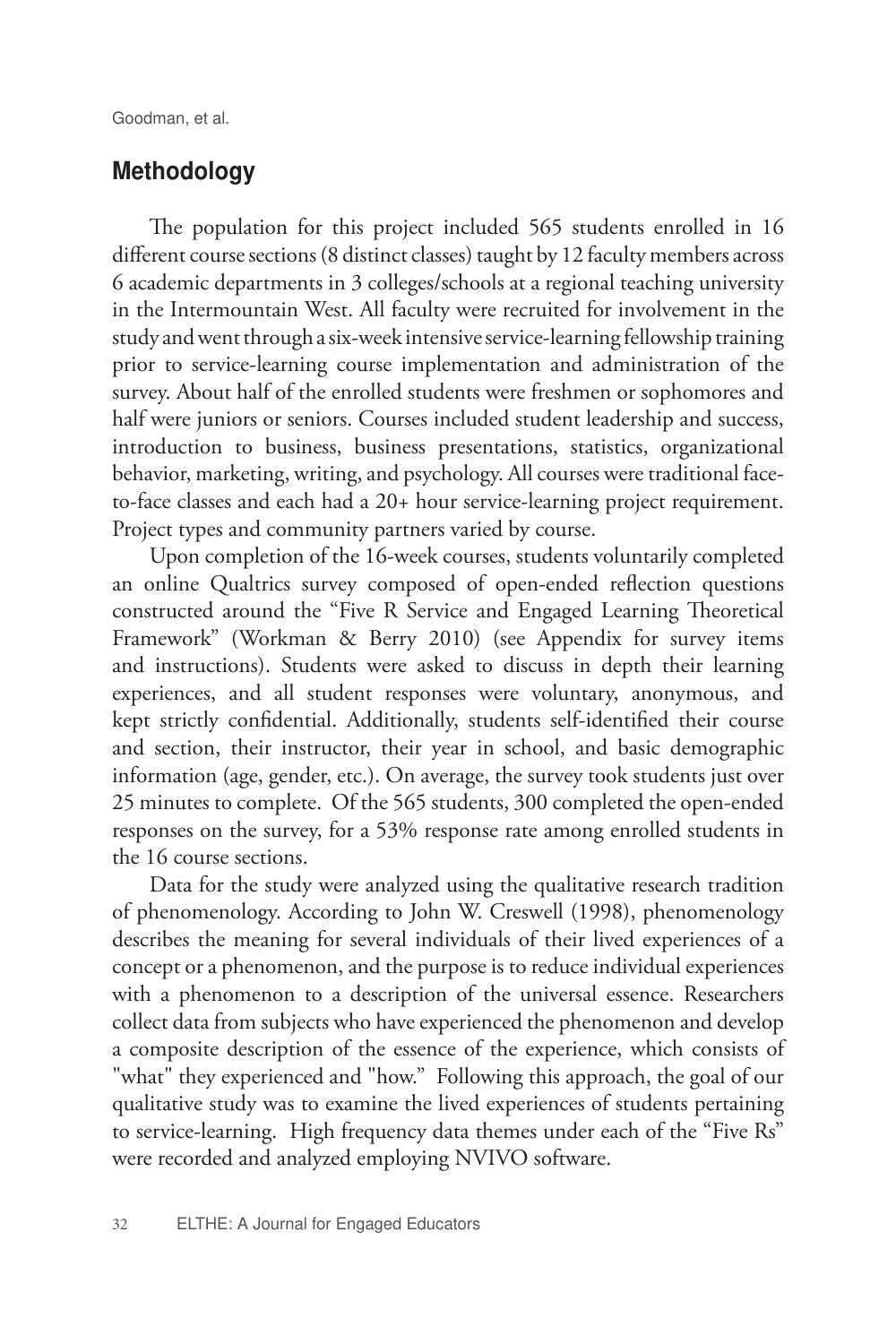| Category              | Number of<br>Responses | <b>Subthemes and Frequency Percentages</b>                                                                                                                                        |                                                                                                                          |  |
|-----------------------|------------------------|-----------------------------------------------------------------------------------------------------------------------------------------------------------------------------------|--------------------------------------------------------------------------------------------------------------------------|--|
| Reciprocity           | 243                    | Relationships (68%)<br>I learned (18%)                                                                                                                                            | Further subcategories from<br>"Relationships" Category:                                                                  |  |
|                       |                        | Professional skills (12%)<br>I did not learn (1%)<br>Human skills (1%)                                                                                                            | Client taught me (57%)<br>I taught my client (30%)<br>My client did not teach me (10%)<br>I did not teach my client (3%) |  |
| Reflection            | 279                    | Self-awareness (65%)<br>Business Application (35%)                                                                                                                                |                                                                                                                          |  |
| Reality               | 275                    | Applied class principles (86%)<br>I did not learn (14%)                                                                                                                           |                                                                                                                          |  |
| Responsibility        | 264                    | Personal development(54%)<br>Future career (36%)<br>No take-aways (10%)                                                                                                           |                                                                                                                          |  |
| Rewards of<br>Synergy | 264                    | Responsibility enhanced project (43%)<br>Positive personal development (39%)<br>I did not feel responsible (12%)<br>Career development (5%)<br>Negative personal development (1%) |                                                                                                                          |  |

Table 1. Student Response Coding by "Five R" Category

## Descriptive Results

Table 1 shows the number of coded open-ended responses for each of the Five Rs. It also delineates the subthemes for each category and the percentage of comments related to each subtheme. The subthemes are explained further with illustrative quotations in Tables 2-7.

## Qualitative Responses

While it is interesting to see the overall distribution of coded student responses, the real value of the qualitative tradition of phenomenology is the richness that emerges through student comments as students describe their lived experience related to service and engaged learning projects. Tables 2-6 provide a selection of memorable and representative student quotations related to the "Five Rs." (Note: student quotations have not been edited.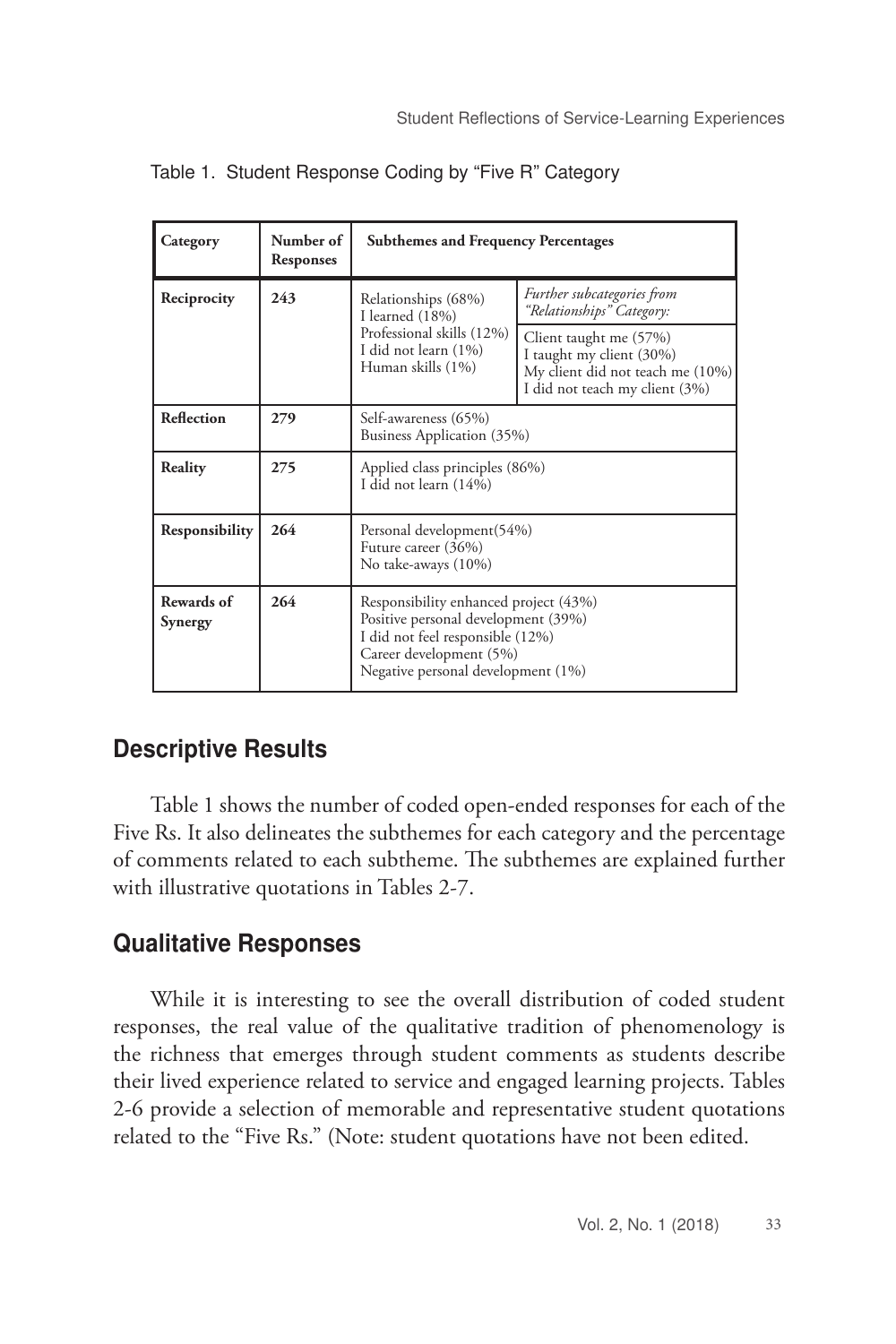| Category<br>Coding                       | <b>Memorable Responses</b>                                                                                                                                                                                                                                                                                                                                                                                                                                                                          | Respondent<br>Number |
|------------------------------------------|-----------------------------------------------------------------------------------------------------------------------------------------------------------------------------------------------------------------------------------------------------------------------------------------------------------------------------------------------------------------------------------------------------------------------------------------------------------------------------------------------------|----------------------|
| Human skills                             | This program has taught me how important family and<br>attitude in the family is.                                                                                                                                                                                                                                                                                                                                                                                                                   | 9                    |
|                                          | My clients taught me about different psychological<br>principles that we were learning in class and how to use<br>them. In return, it allowed me to be more aware of the<br>circumstances, meaning that I understood better why we<br>behave in certain ways and how we can be conscious to<br>know how to help people with special needs. Some of the<br>things I learn have to do with speaking clearly, simply,<br>being patient and loving.                                                     | 294                  |
| I learned                                | I learned a lot in return from this agency. I really got to<br>know how a marketing plan can come to life and how to<br>have a successful business. They were able to help me in<br>many aspects of my life and they taught me how to have a<br>better attitude and outlook towards taking risks and<br>implementing new business strategies.                                                                                                                                                       | 30                   |
|                                          | I felt like I learned better how to portray information in<br>statistical form. I learned better how to work in a group and<br>with others and I learned about the students in the business<br>lab and business strategies to improve it and its functions.                                                                                                                                                                                                                                         | 201                  |
| Professional<br>skills                   | My community partner taught me how to explain my ideas<br>more clearly, how to put together a good presentation, and<br>how to serve to my fullest capacity or best ability.                                                                                                                                                                                                                                                                                                                        | 32                   |
|                                          | I received some much needed skills which will help me<br>better complete school, and also be an effective contributor<br>to the work force.                                                                                                                                                                                                                                                                                                                                                         | 222                  |
|                                          | By doing this I was able to learn that these students enjoy<br>being treated like the adults that they are. They understand<br>that they have disabilities, and appreciate being treated with<br>respect. This will help me a lot as I go into the behavioral<br>science field, [introspection] is everything, and it's<br>important to try to have empathy for everyone around us. I<br>wish I would have been able to attend the therapy sessions,<br>but I understand why they are confidential. | 260                  |
| Relationships—<br>I taught my<br>client  | My group and I were able to give our "client" a new<br>perspective on their social media marketing. We were able<br>to show them who was reached and what tactics worked<br>campaign wise. We were able to show that to make a social<br>media campaign more successful, you need to commit<br>much more time than was given in the past. More<br>consistency and regularity is also needed regarding posts.<br>Also putting more work in the quality of photos posted will<br>give you more edge.  | 203                  |
| Relationships-<br>My client taught<br>me | My client taught me the importance of knowing that even<br>when you have good research and reasons for something<br>not every person will listen or care what you say and that is<br>okay because you did your best to educate them.                                                                                                                                                                                                                                                                | 8                    |

Table 2. Reciprocity Memorable Responses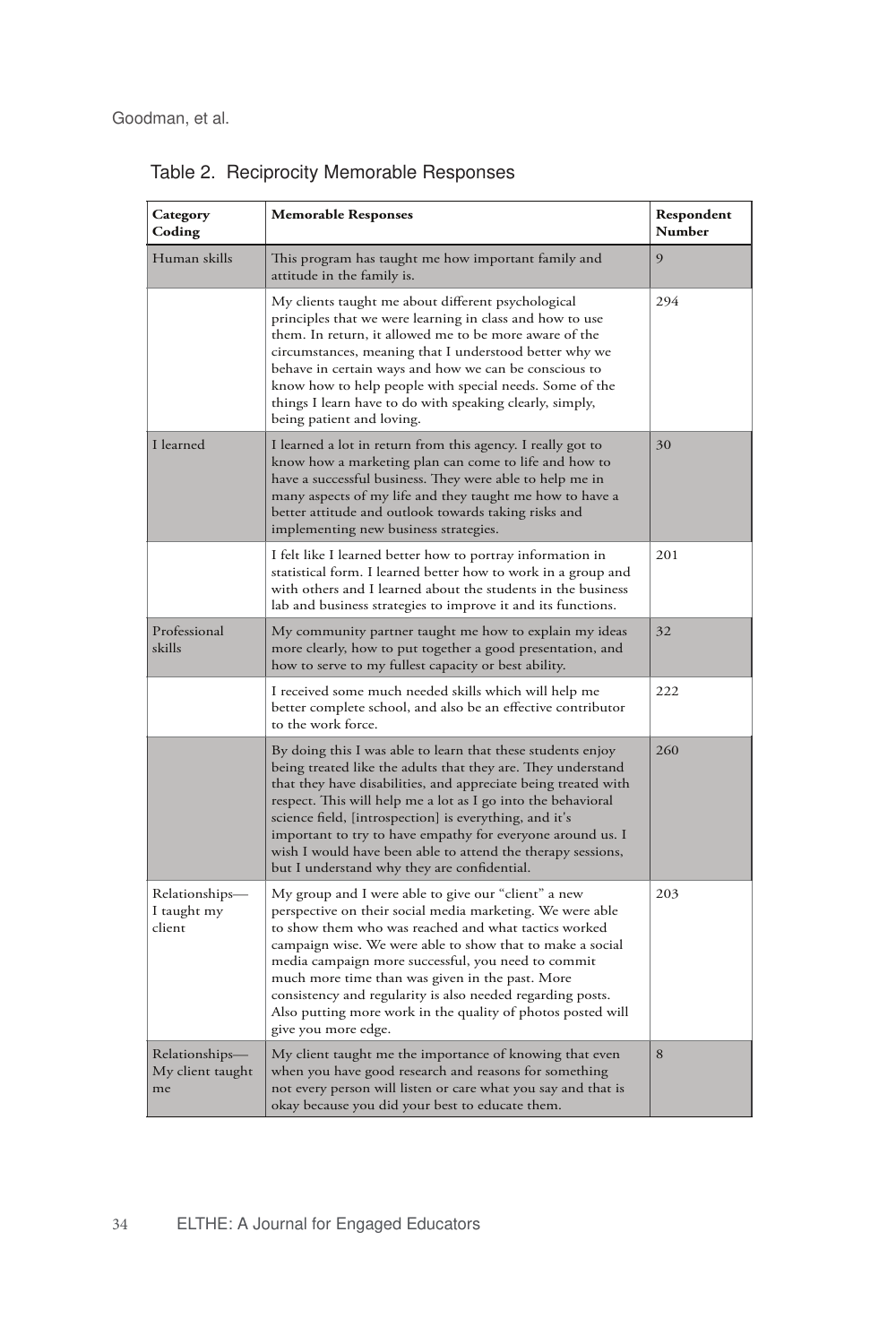| Category<br>Coding             | <b>Memorable Responses</b>                                                                                                                               | Respondent<br>Number |
|--------------------------------|----------------------------------------------------------------------------------------------------------------------------------------------------------|----------------------|
| <b>Business</b><br>application | I would strive more to keep in more contact with the client<br>as well as doing it through the semester like we were<br>advised to do.                   | 12                   |
|                                | I had to interact with other people and actually put my ideas<br>out there into the world in front of a very intimidating<br>audience for them to judge. | 30                   |
| Self-awareness                 | I would like to be more involved with my client. I wish my<br>group would have spent more time with the client and even<br>helped with the event.        | 47                   |
|                                | If I had to do this again I would put the same amount of<br>effort and creativity into the project. It's very rewarding to<br>see you hard work pay off. | 61                   |

Table 3. Reflection Memorable Responses

## Table 4. Reality Memorable Responses

| Category<br>Coding               | <b>Memorable Responses</b>                                                                                                                                                                                                                                                                                                         | Respondent<br>Number |
|----------------------------------|------------------------------------------------------------------------------------------------------------------------------------------------------------------------------------------------------------------------------------------------------------------------------------------------------------------------------------|----------------------|
| I applied<br>class<br>principles | This worked with reality by giving me real information about a<br>real business and actual plans for how to better the marketing<br>strategies for it.                                                                                                                                                                             | 4                    |
|                                  | Through my service-learning I was able to immerse myself in<br>an environment other than that of my classes at UVU. I was<br>able to learn different things by being in this other environment<br>that I would not have the opportunity to learn in class.                                                                         | 7                    |
|                                  | I felt I was able to apply the course material every day because<br>I was so engaged in school work and had countless<br>opportunities to practice the principles being taught.                                                                                                                                                    | 13                   |
|                                  | This course taught me more about myself and how I learn. It<br>taught me how to execute studying, note taking, and test taking<br>strategies efficiently. I was able to apply it to all classes.                                                                                                                                   | 160                  |
| I did not<br>learn               | The overall experience was frustrating. At first, it seemed like<br>a great time saver to have an organization already picked for us.<br>I believe the intent was good, but with this particular<br>organization, it did not turn out as well as planned. The lack of<br>success may have been, in part, due to their recent move. | 141                  |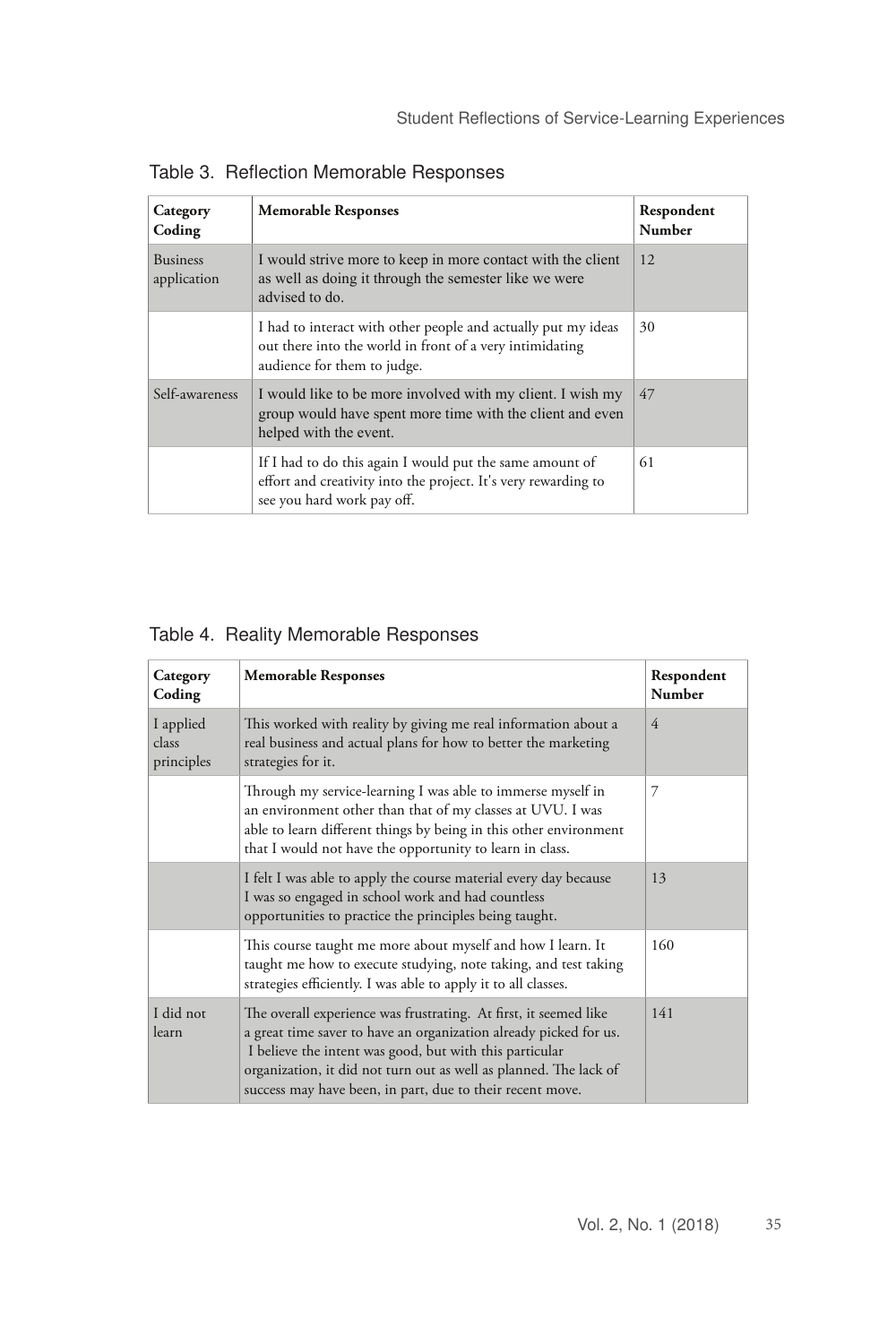| The most significant learning experience that I am going to<br>take away from this project is that there is lots of ways that<br>you can become involved in a topic. If you have questions,<br>ask them and don't be afraid because in the end you are here<br>to learn so you might as well find as much information as<br>you can. | 19  |
|--------------------------------------------------------------------------------------------------------------------------------------------------------------------------------------------------------------------------------------------------------------------------------------------------------------------------------------|-----|
| I learned that in the real world you are going to be working<br>in teams and you are going to be given different tasks and<br>you have to count on teammates to get things done. Which<br>means you also need to do your part.                                                                                                       | 96  |
| This experience was very useful in my academic program<br>because it gave real world, hands on situations to learn how<br>to master and create something successful.                                                                                                                                                                 | 156 |
| I learned how to take the opportunities and act on them. I<br>learned how to help others better. I learned how to learn<br>from others.                                                                                                                                                                                              | 7   |
| I liked that I have changed my mindset now and no longer<br>try to just simply try to stay in the "fixed" mindset. I CAN<br>change my future and I WILL. I gave me more confidence<br>and the skills I needed to become an overall better student.                                                                                   | 21  |
| I enjoyed being able to be a part of something else.                                                                                                                                                                                                                                                                                 | 56  |
| I loved being on this project. It gave me a lot more<br>confidence in my creativity and ability to create a successful<br>campaign. This confidence will help me in future job<br>interviews and eventually with a future marketing job.                                                                                             | 61  |
| The most significant learning experience that I took away<br>from this S&EL project is the fact that what I am learning is<br>more than just knowledge. I am developing skills and<br>learning how they apply to the real world.                                                                                                     | 256 |
|                                                                                                                                                                                                                                                                                                                                      |     |

ı.

Table 5. Rewards of Synergy Memorable Responses **Memorable Responses Respondent**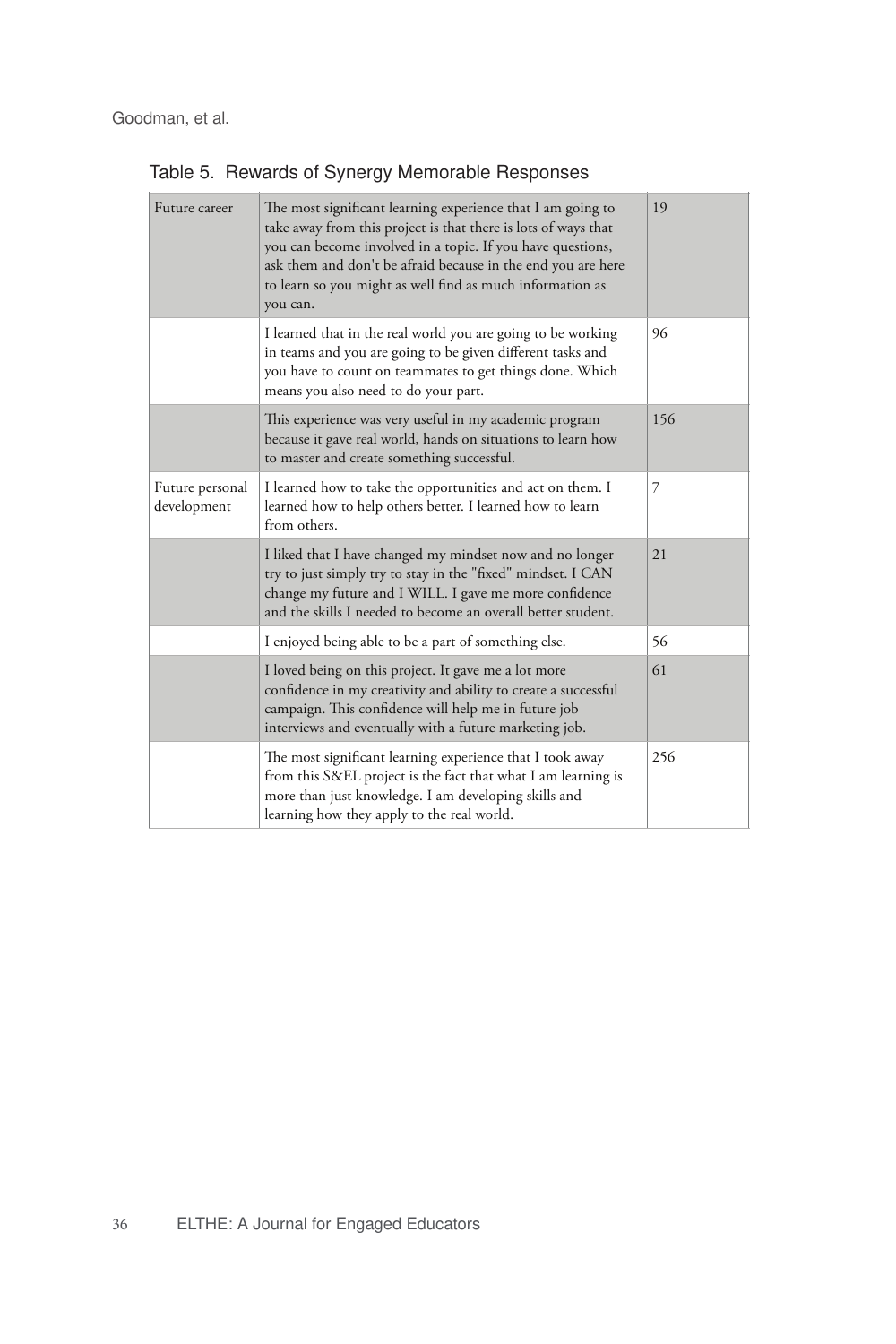| <b>Category Coding</b>                   | <b>Memorable Responses</b>                                                                                                                                                                               | Respondent<br><b>Number</b> |
|------------------------------------------|----------------------------------------------------------------------------------------------------------------------------------------------------------------------------------------------------------|-----------------------------|
| Career development                       | This helped me feel like I can contribute to various<br>small businesses in a number of meaningful ways.                                                                                                 | 38                          |
|                                          | This project changed my perception of responsibility as<br>a citizen because anyone has their own ideas and can<br>contribute to businesses and help out in any way.                                     | 42                          |
| Negative personal<br>development         | I felt as though I failed in my responsibility due to<br>procrastination and I could have done a better job on<br>my part.                                                                               | 12                          |
| Positive personal<br>development         | This has changed my perception by opening my eyes to<br>the need to be a socially responsible citizen. I always<br>knew it was important but it seems more important now                                 | 17                          |
| Responsibility<br>enhanced my<br>project | I felt a great deal of responsibility because I wasn't just<br>trying to impress my professor, I legitimately felt the<br>need to put together a good project for the business I<br>was creating it for. | $\overline{4}$              |
|                                          | It is all on you to get the work done, no one is going to<br>the work for you. It was nice to see my business partner<br>appreciate my ideas and made me feel a part of the<br>business.                 | 37                          |
|                                          | It was different because I actually felt responsible for<br>doing a good job because it was going to be reviewed<br>by a real company.                                                                   | 39                          |
|                                          | I felt a lot more responsibility because there was a real<br>client that has people that are expecting professional<br>work from them.                                                                   | 86                          |

Table 6. Responsibility Memorable Responses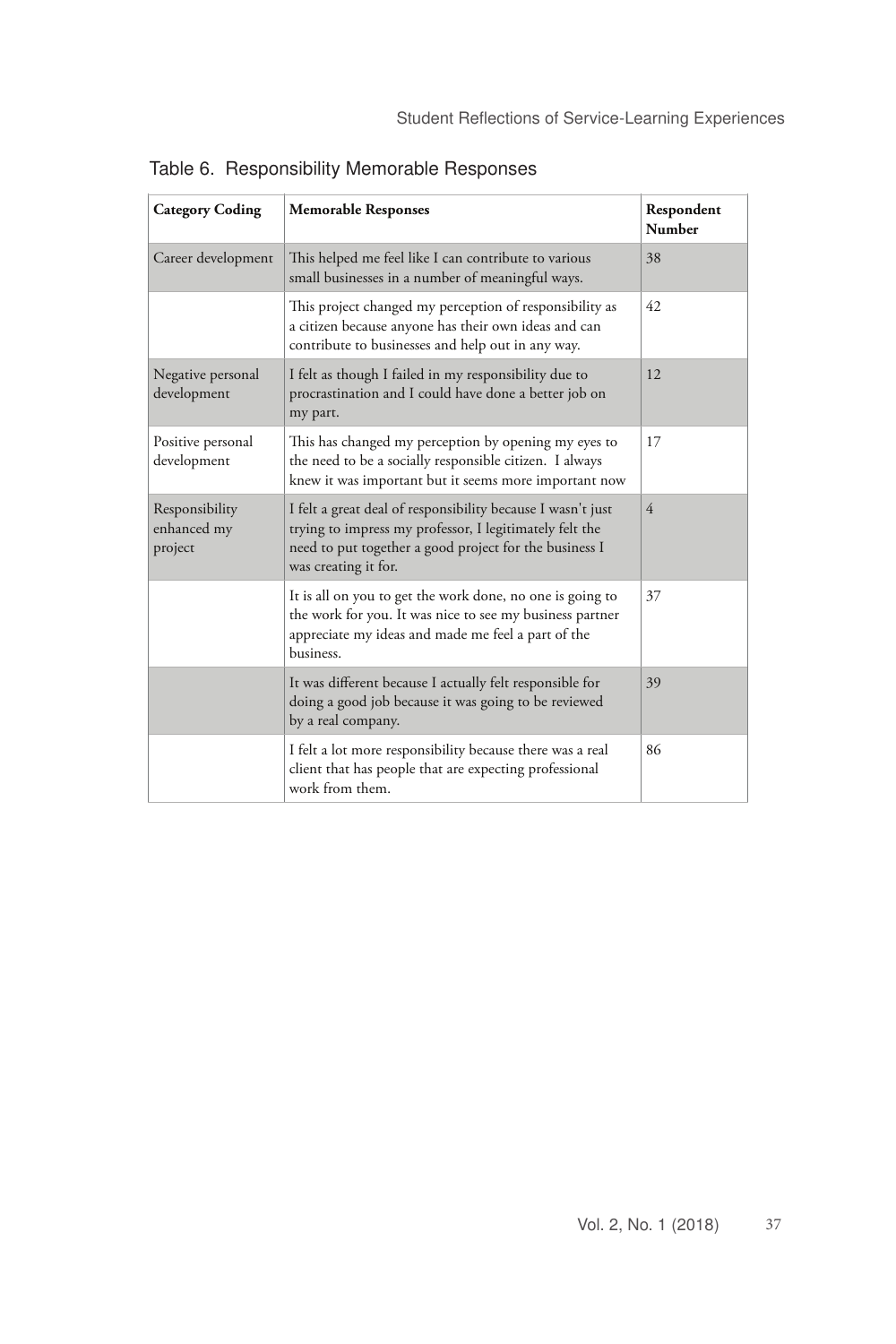Goodman, et al.



Figure 2. Enhanced "Five R" model of service and engaged learning

Figure 2 indicates how the subthemes for each of the "Five R" categories, outlined in Tables 2-6, are connected to the "Five Rs."

Table 7 provides a review of the overall student experience with servicelearning and includes illustrative quotations to represent each of the "Five Rs."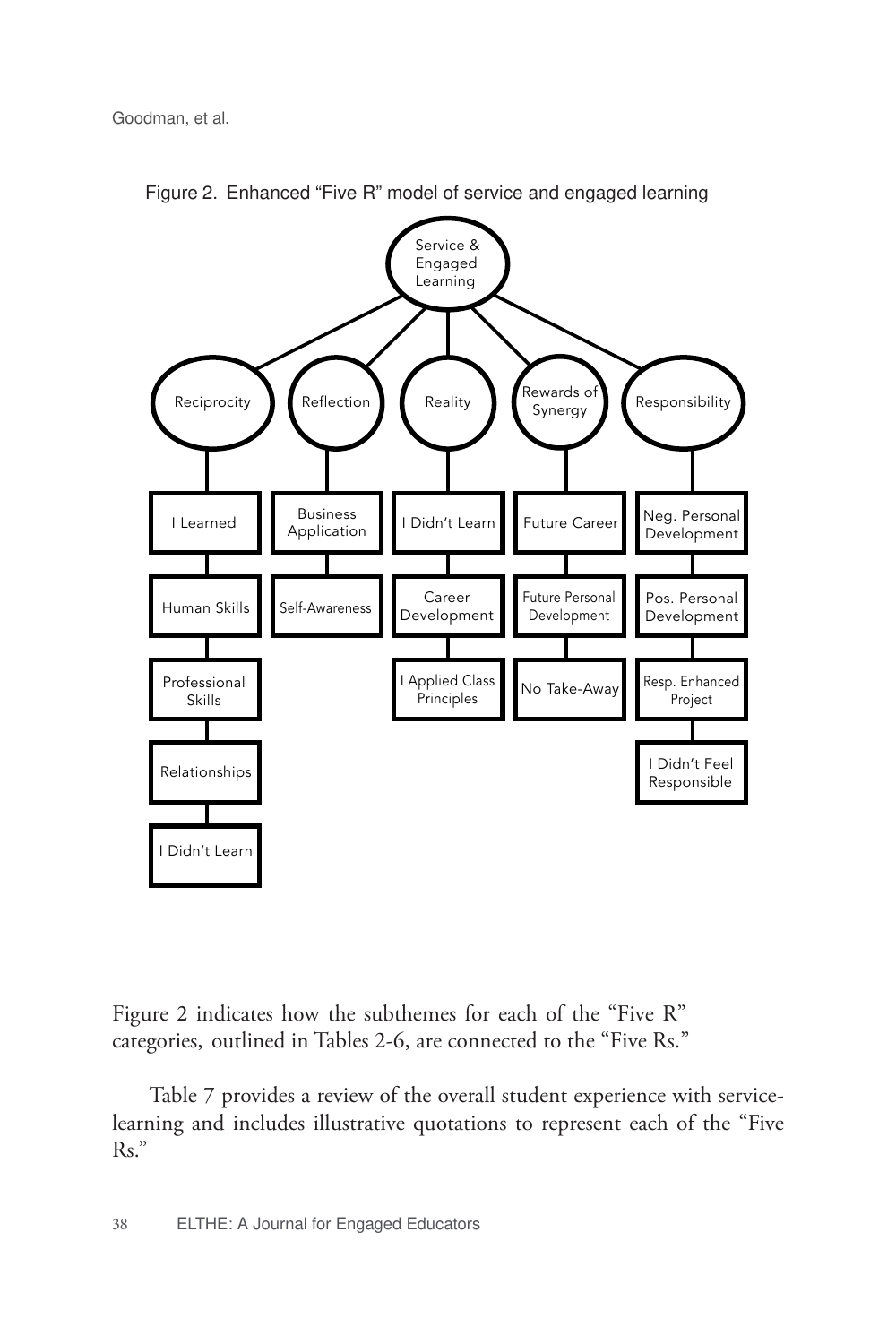| Respondents | Reciprocity                                                                                                                                                                                              | Reflection                                                                                                                                                                                                                                                                                                                                                                                                                                                                                  | Reality                                                                                                                                                                                                                                                                                  | Responsibility                                                                                                                                                                                                                                                                                                                                                                                                                            | <b>Rewards of Synergy</b>                                                                                                                                                                                                                                                                                                                                          |
|-------------|----------------------------------------------------------------------------------------------------------------------------------------------------------------------------------------------------------|---------------------------------------------------------------------------------------------------------------------------------------------------------------------------------------------------------------------------------------------------------------------------------------------------------------------------------------------------------------------------------------------------------------------------------------------------------------------------------------------|------------------------------------------------------------------------------------------------------------------------------------------------------------------------------------------------------------------------------------------------------------------------------------------|-------------------------------------------------------------------------------------------------------------------------------------------------------------------------------------------------------------------------------------------------------------------------------------------------------------------------------------------------------------------------------------------------------------------------------------------|--------------------------------------------------------------------------------------------------------------------------------------------------------------------------------------------------------------------------------------------------------------------------------------------------------------------------------------------------------------------|
| 4           | My client taught me<br>what was useful for a<br>small business<br>marketing plan and<br>what was less likely<br>to be used. I taught<br>my client a few tricks<br>to develop a better<br>marketing plan. | I actually was able to<br>see what working in<br>marketing would be<br>like, even on a very<br>basic level, and got to<br>work with a real<br>business.                                                                                                                                                                                                                                                                                                                                     | This worked with<br>reality by giving me<br>real information<br>about a real<br>business and actual<br>plans for how to<br>better the marketing<br>strategies for it                                                                                                                     | I felt a great deal of<br>responsibility<br>because I wasn't<br>just trying to<br>impress my<br>professor, I<br>legitimately felt the<br>need to put<br>together a good<br>project for the<br>business I was<br>creating it for                                                                                                                                                                                                           | I was able to have a<br>hands on experience<br>and work with other<br>professionals. I was<br>able to take away a<br>lot of important<br>experiences from that                                                                                                                                                                                                     |
| 7           | I learned better ways<br>to interact with<br>young kids. I taught<br>strategies for these<br>students to grow as<br>individuals. The<br>students taught me<br>how to be more<br>patient.                 | This experience was<br>specific to this class. I<br>would have not had<br>this great opportunity<br>if not for my service-<br>learning class. I was<br>able to serve and<br>thoroughly reflect on<br>my service through<br>assignments created by<br>the teacher.                                                                                                                                                                                                                           | Through my<br>service-learning I<br>was able to immerse<br>myself in an<br>environment other<br>than that of my<br>classes at UVU. I<br>was able to learn<br>different things by<br>being in this other<br>environment that I<br>would not have the<br>opportunity to learn<br>in class. | There was a lot of<br>freedom given to<br>the students to<br>complete their<br>service. The<br>professor would<br>give us ideas and<br>check in with us<br>periodically.<br>However, it was<br>really up to each<br>student to figure<br>things out and get<br>their 20 hours of<br>service in. I<br>appreciated this<br>freedom, and it<br>worked fine for me<br>because I took the<br>initiative and was<br>proactive in my<br>service. | The most significant<br>learning experience I<br>had was that there<br>are opportunities for<br>service all around<br>me. I learned how to<br>take the opportunities<br>and act on them. I<br>learned how to help<br>others better. I<br>learned how to learn<br>from others.                                                                                      |
| 37          | I learned what it is<br>like to be in the real<br>business world. What<br>ideas work or did not<br>work.                                                                                                 | I would start earlier in<br>the semester and so I<br>could see more results<br>of my ideas.                                                                                                                                                                                                                                                                                                                                                                                                 | This course required<br>me to go out in the<br>real business world<br>and work with a<br>business partner.<br>First class I have<br>had that asked me to<br>do this. It helped me<br>apply what I have<br>learned in class to<br>the real world.                                         | It was nice to see<br>my business<br>partner appreciate<br>my ideas and made<br>me feel a part of<br>the business.                                                                                                                                                                                                                                                                                                                        | The experience was<br>all around a good<br>one. Stressful at<br>times, but it<br>encouraged me to go<br>out and really work<br>for the better towards<br>the business.                                                                                                                                                                                             |
| 86          | We gave the client<br>some engaging posts<br>and helped increase<br>their followers on<br>different social<br>media platforms.                                                                           | My experience was<br>very different. I hadn't<br>worked with a client<br>ever in my other<br>courses.                                                                                                                                                                                                                                                                                                                                                                                       | It was really great to<br>have a real<br>experience with a<br>client. I hadn't done<br>that hefore.                                                                                                                                                                                      | I felt a lot more<br>responsibility<br>because there was a<br>real client that has<br>people that are<br>expecting<br>professional work<br>from them. This<br>experience helped<br>me realize that I<br>need to do a<br>professional job,<br>even if I'm not<br>getting paid.                                                                                                                                                             | This S&EL [service<br>and engaged<br>learning] helped me<br>understand the power<br>of social media, and<br>the need to make it<br>professional. It's not<br>just about posting on<br>social media, but<br>there is a lot of work<br>that goes into it.                                                                                                            |
| 19          | I learned a lot from<br>my research and<br>gave my service<br>partner all of my<br>findings.                                                                                                             | It encouraged us as<br>students to take more<br>steps to figure out<br>information about our<br>topic. By performing<br>our own experiments<br>and asking others<br>about their standpoints.<br>I believe that we did<br>this because it gave us<br>a chance to become<br>more passionate about<br>our topic. To dig a little<br>deeper by asking<br>professors or going to<br>the library rather than<br>sitting down and<br>opening the first thing<br>that pops up on our<br>search bar. | I believe that my<br>experience enabled<br>me to apply what I<br>learned about the<br>course material to a<br>very high degree.                                                                                                                                                          | I have seen how I<br>can make a<br>difference myself<br>in the community<br>no matter what<br>degree, it is<br>possible.                                                                                                                                                                                                                                                                                                                  | The most significant<br>learning experience<br>that I am going to<br>take away from this<br>project is that there is<br>lots of ways that you<br>can become involved<br>in a topic. If you<br>have questions, ask<br>them and don't be<br>afraid because in the<br>end you are here to<br>learn so you might as<br>well find as much<br>information as you<br>can. |

#### Table 7. Following the Student Experience across the "Five Rs" of Service and Engaged Learning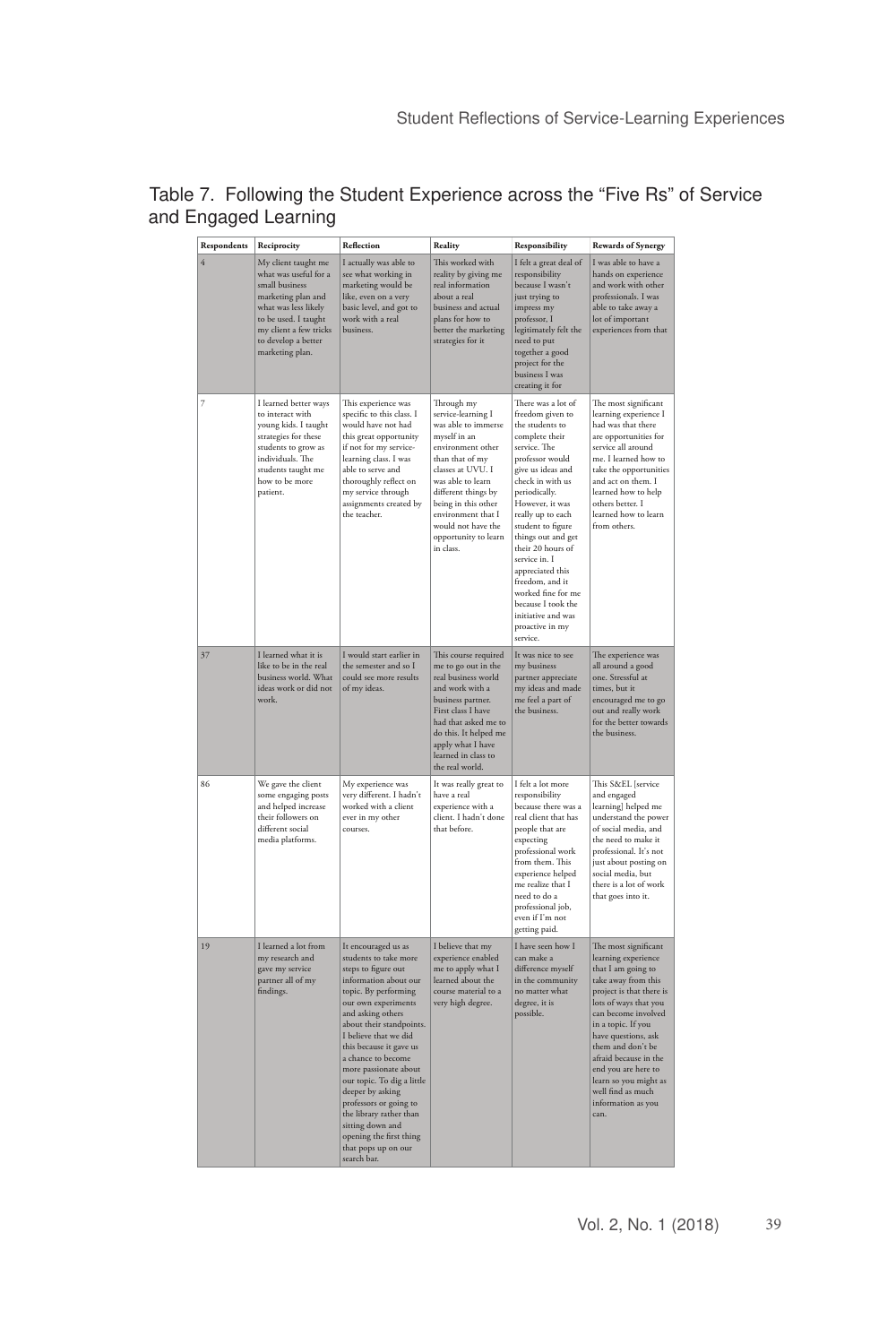## Discussion

We reflect and discuss below the outcomes in relation to the "Five Rs."

#### *Reciprocity*

Students spoke of the learning process that occurred as a result of working directly with their clients. Some of the richest human skills learning outcomes included developing a deeper understanding and reinforcement of academic concepts, including psychological principles, as well as emphasizing awareness and growth of professional behavioral skills, including improved communication and increased demonstration of patience and kindness. In addition, student comments regarding human skills benefits gained from their client projects pointed toward their enhanced realization of the importance of gaining the bigger picture of business, as demonstrated through working with and applying business tools, such as marketing plans, statistics, business strategies, working more closely with business clients, and risk taking.

While most of the student comments were positive, 14% were negative and coded under a general theme of "not learning"(see Table 1).These comments included, "I did not learn"; "My client did not teach me"; and "I did not teach my client." While several possible explanations for these comments exist, including that some students were uninterested in learning, one factor that may strongly be at work here is the nature of the student sample. A very high percentage (90+%) of the students at this regional teaching university are already working fulltime in their professional and aspirational career fields while concurrently carrying a full load of university credits. Thus, it is reasonable to believe that at least some of the students sampled were involved in service projects in their classes that they were already familiar with from their jobs. Such students may have already developed and brought the necessary skill sets required for project completion into the projects rather than developing the skills as a result of the projects.

#### *Reflection*

Student discussions of enhanced *business application and self-awareness professional skills* in the data emphasized improvement of professional communication skills and increased dedication to personal excellence and making meaningful contributions. Becoming more closely involved with their clients was a desire students expressed that they wished to follow in the future in an effort to improve client relationships and project outcomes.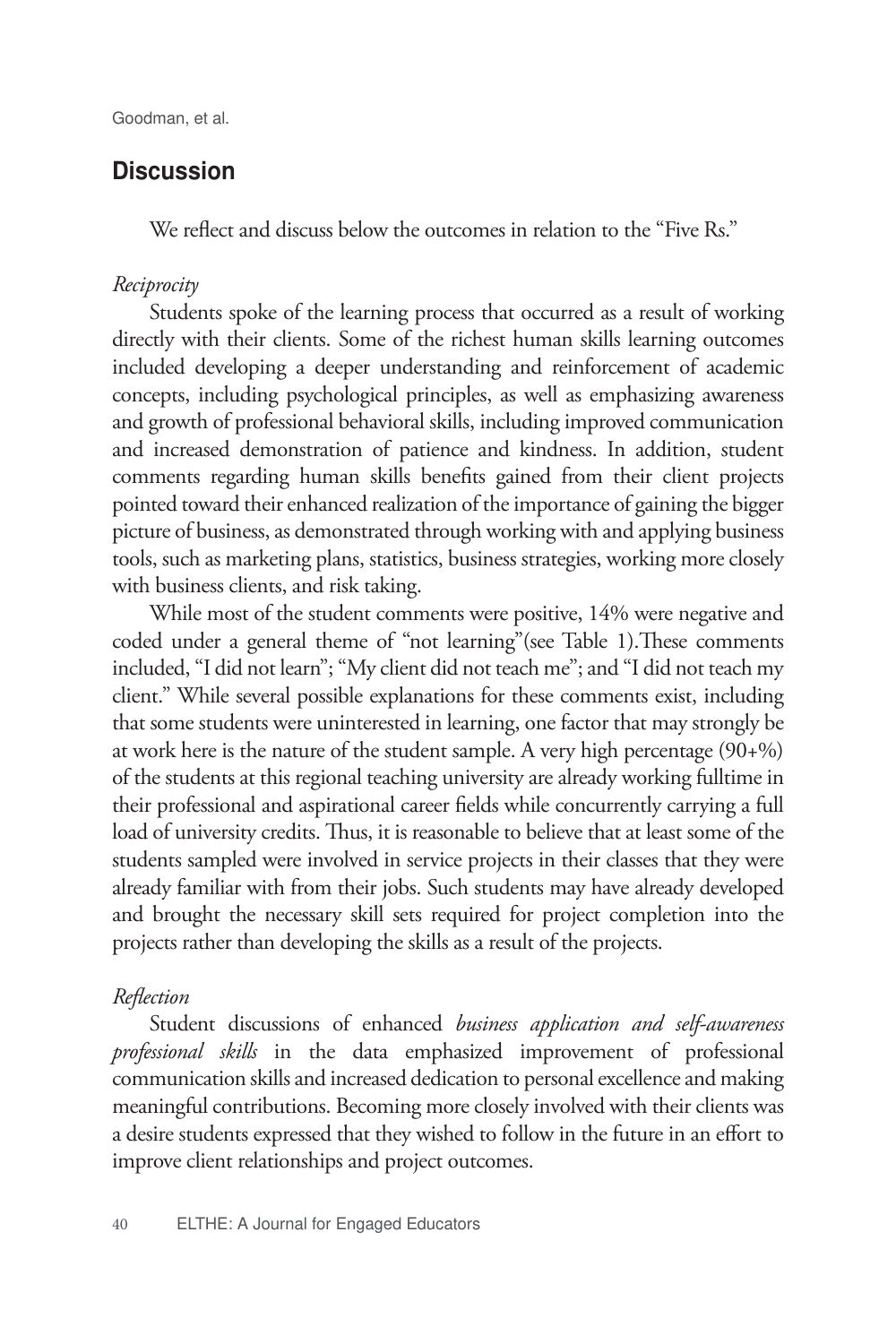#### *Reality*

Students spoke of the importance of working on projects for real businesses that would result in real consequences for their clients. Actually immersing themselves into a client's company to apply the business principles they were learning in the classroom served to provide an additional dimension to their learning that expanded well beyond a textbook. In addition, students commented that this emphasis on a project that was real forced them to become more aware of self-discipline and developing more efficient and improved study habits and work inputs.

Table 7 also highlights one student's negative response in the reality area. The student stated that he/she found the overall service and engaged learning experience to be frustrating, pointing to project outcomes that deviated from the outcomes that had been planned. This type of learning outcome, however, is certainly a very real possibility occurring in business each day. Managers do not always make the best choices in their companies, and when this happens, they learn quickly what does not work and should be addressed differently in the future. Thus, though the student comment was framed to describe a negative experience, the student could actually have learned very deeply on a global level about what kind of strategies will not address or solve a particular real business problem. This type of learning tends to stay with us into the future for a long time and thus has the possibility of being quite helpful in a future professional scenario for this student.

### *Responsibility*

Table 7 highlights sentiments of enhanced responsibility developed by students working with client projects in the areas of improved sense of citizenship as well as personal work habits. Students spoke of the enormity of feeling personally responsible to their clients for delivering a meaningful and effective tool to help their client's real business. As compared to merely submitting to a professor a proposed solution to a business problem via a classroom case study assignment, this type of deliverable would not only impact a student's grade, but it would also impact many others within a real organization, as well as the future performance of the organization. Students spoke of the experience as being a "real eye opener" in terms of better understanding that their work reflected themselves personally and their own improved senses of professional value and integrity.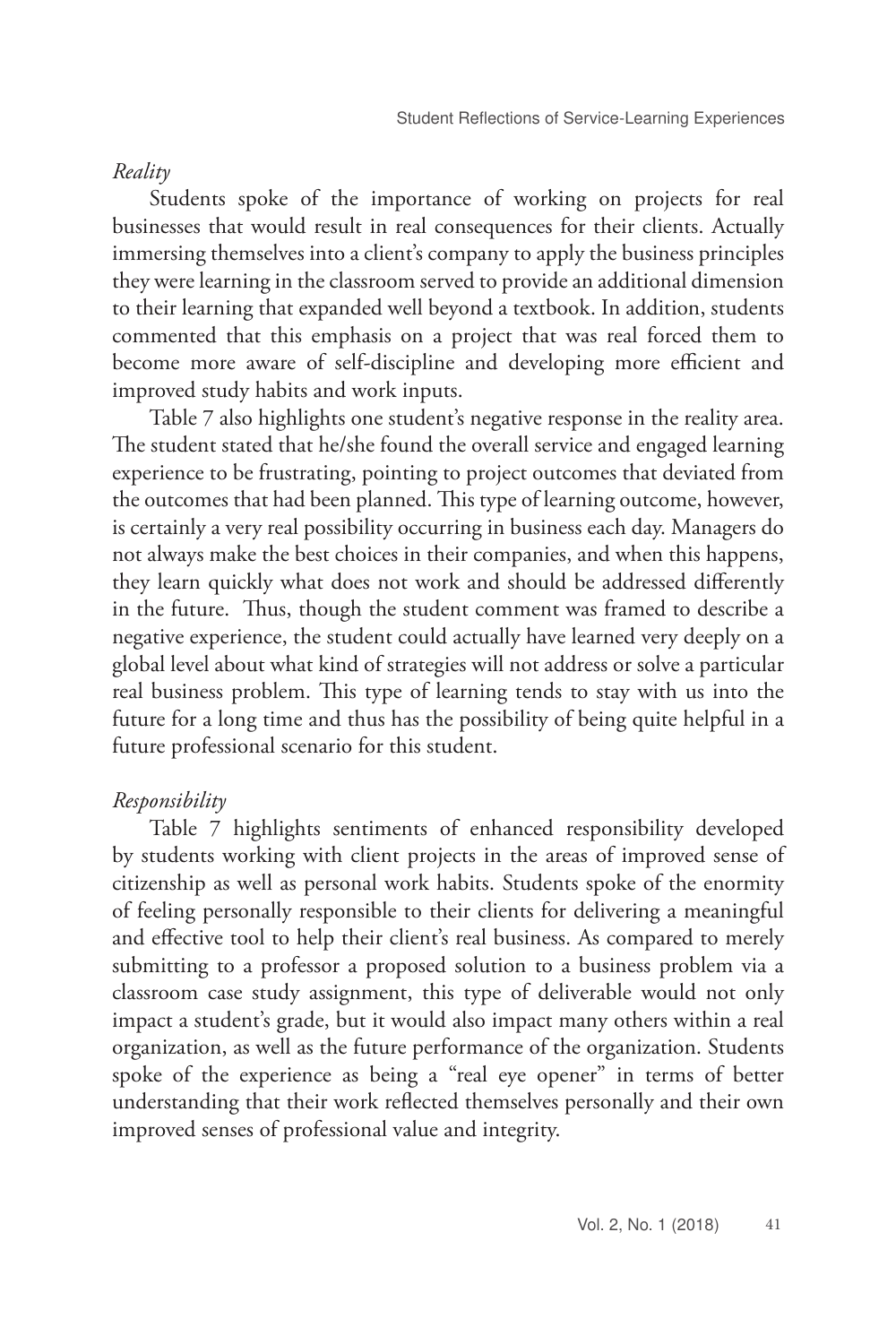### *Rewards of Synergy*

Memorable student responses regarding overall synergy included an emphasis on the importance of critical thinking in business problem solving that considers the big picture with multiple methods for developing solutions, as well as multiple possible outcomes that could be positive for the organization. The importance of effective teamwork and team building with others in the workplace was discussed, as well as a heightened sense of personal creativity and professional contribution. Students also expressed an understanding that success in the business world requires hard work and practice, and when those are conducted with dedication and consistent professional accountability, a heightened sense of personal confidence and pride are often additional personal rewards that endure far into one's personal and professional future life.

## Conclusion

This study employed phenomenological methodology to examine students' lived experiences with service and engaged learning. Student comments helped to extend our understanding of the "Five Rs" of service and engaged learning by identifying specific aspects of these components and thereby increasing insights into the student perspective.

Findings provide evidence for the powerful impact of engaged learning in each of the "Five Rs". Rich exchanges between students and clients, or reciprocity, led not only to improved understanding and reinforcement of academic concepts but also enhanced realization of the need to gain a deeper understanding of business practices. Reflection findings emphasized the importance of professional communication skills, dedication to personal excellence, and making meaningful contributions. Improved self-discipline and more efficient study and work habits, as well as the realization that managers do not always make good choices, were outcomes related to reality. When students are working with actual companies and are expected to make meaningful contributions, their sense of responsibility is significantly enhanced as compared to submitting homework to an instructor. Finally, improved teamwork, critical thinking, personal creativity, and pride in professional contributions were mentioned as rewards that students experienced.

While this study captured the lived experiences of students related to the "Five Rs" at the end of one academic semester, future research should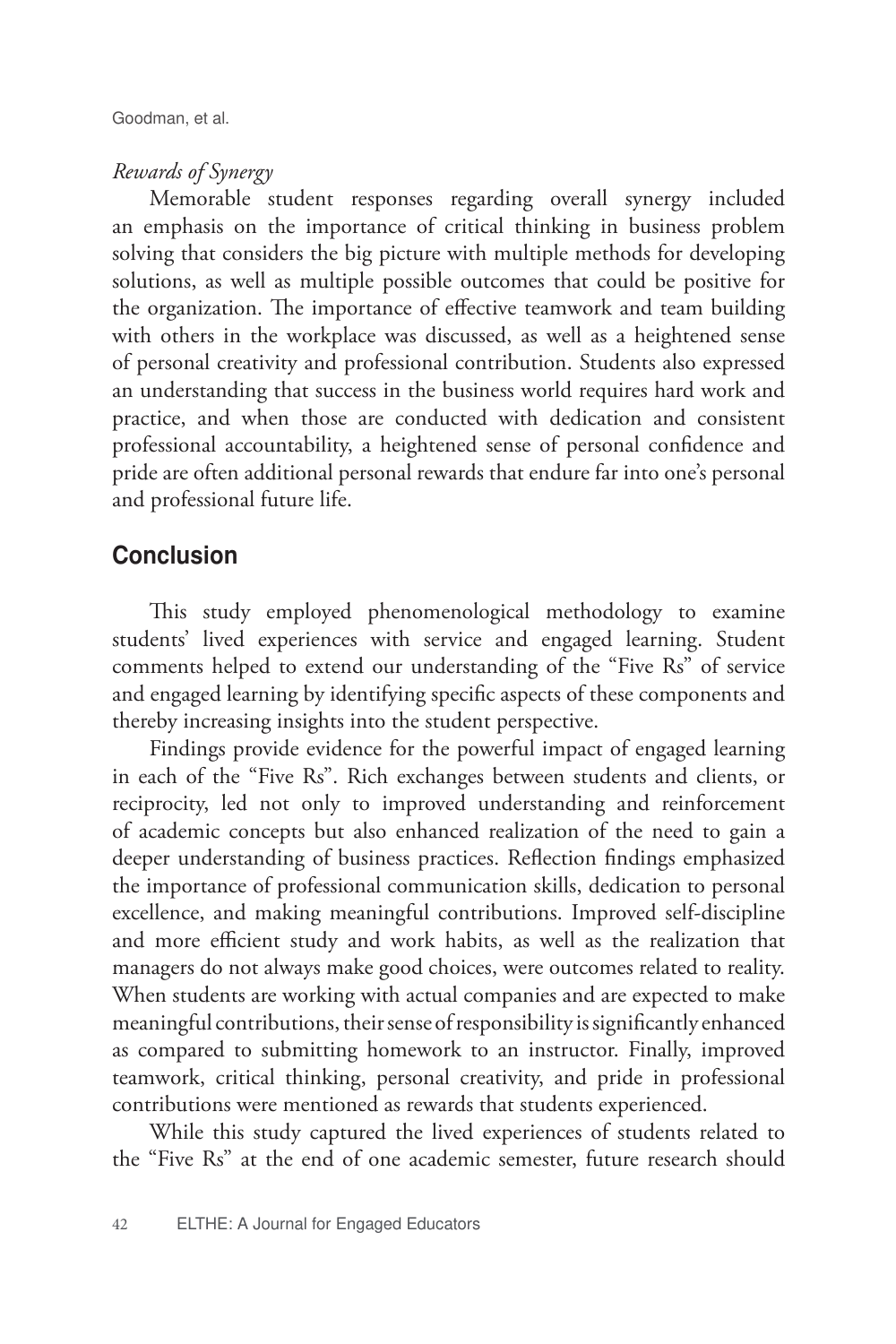utilize a pre- and post-test approach, or research could try and track students over their entire academic experience. Ideally, this survey could be completed pre/post-test as part of a capstone service-learning course, thus enabling the researchers to capture the collective reflective richness of service-learning experiences of students.

Finally, future research might also involve collecting data from servicelearning faculty and community partners to determine their perspectives on learning outcomes. Future research could also include similar comparative studies across geographical regions of the US, as well as from national and international samples.

## **References**

- Batchelder, Thomas H., and Susan Root. 1994. "Effects of an Undergraduate Program to Integrate Academic Learning and Service: Cognitive Prosocial and Identity Outcomes." *Journal of Adolescence* 17: 341-356.
- Bowman, Nicholas A., Jay W. Brandenberger, Connie S. Mick, and Cynthia T. Smedley. 2010. "Sustained Immersion Courses and Student Orientations to Equality, Justice, and Social Responsibility: The Role of Short-Term Service-Learning." *Michigan Journal of Community Service-learning* 17, no. 1: 20-31.
- Boss, Judith A. 1994. "The Effect of Community Service and Work on the Moral Development of College Ethnic Students." *Journal of Moral Education* 23, no. 2: 183-198.
- Braxton, John M., Ann V. Shaw Sullivan, and Robert M. Johnson. 1997. "Appraising Tinto's Theory of College Student Departure." I*n Higher Education: Handbook of Theory and Research*, edited by John C. Smart, 107-159. New York: Agathon Press.
- Bush-Bacelis, Jean L. 1998. "Innovative Pedagogy: Academic Service-Learning for Business Communication." *Business Communication Quarterly* 61, no. 3: 20-34.
- Butin, Dan W. 2010. *Service-Learning in Theory and Practice: The Future of Community Engagement in Higher Education*. New York: Palgrave Macmillan.
- Conrad, Dan and Diane Hedin. 1991. "School-Based Community Service: What We Know From Research and Theory." *Phi Delta Kappan* 72: 743-749.
- Creswell, John W. 1998. *Qualitative Inquiry and Research Design: Choosing Among the Five Traditions*. Thousand Oaks, CA: Sage Publications.
- D'Agostino, Maria J. 2010. "Measuring Social Capital as an Outcome of Servicelearning." *Innovative Higher Education* 35, no. 5: 313-328.
- Eyler, Janet S., Dwight E. Giles, Christine M. Stenson, and Charlene J. Gray. 2001. *At a Glance: What We Know About the Effects of Service-Learning on College Students,*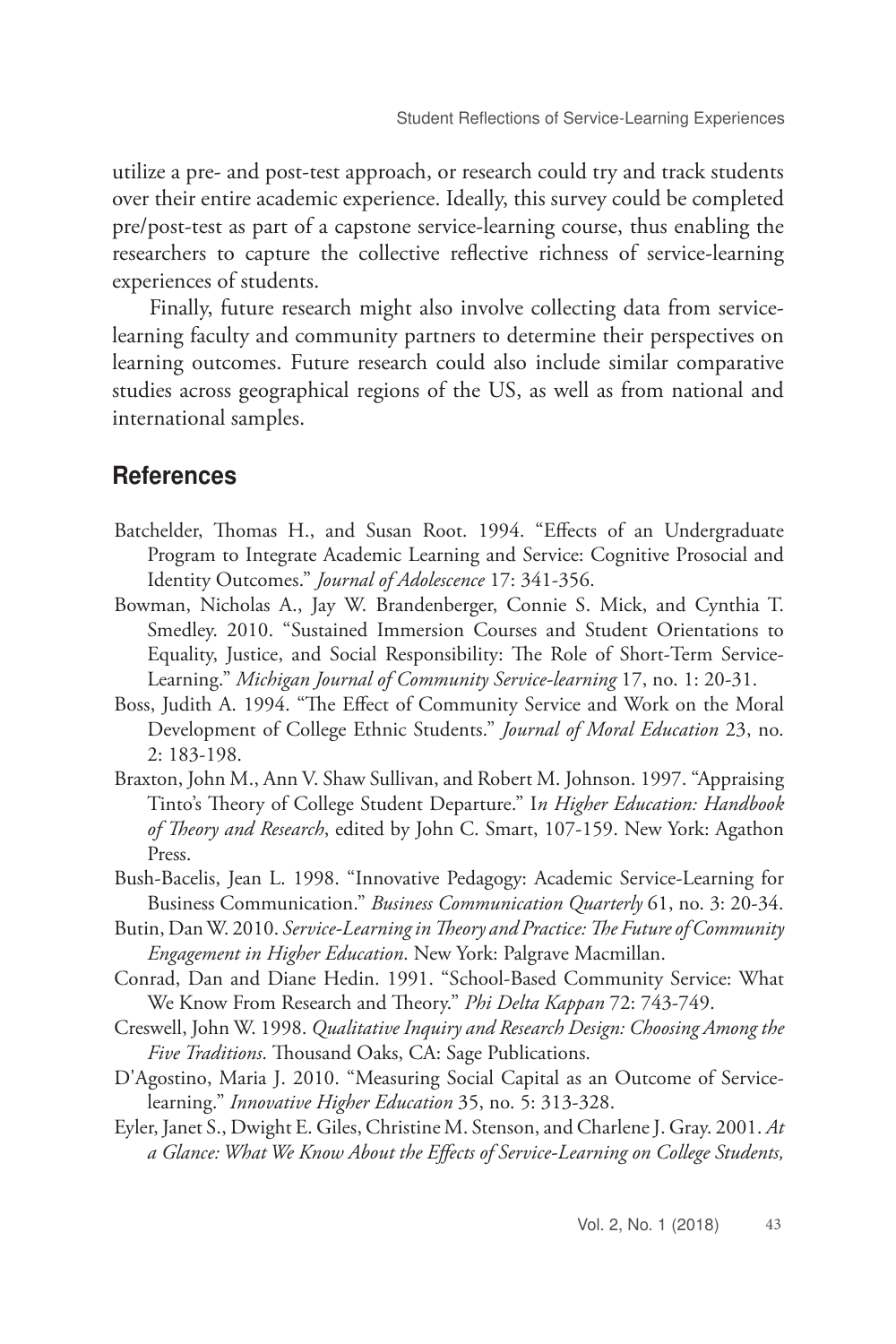Goodman, et al.

*Faculty, Institutions, and Communities, 1993-2000: Third Edition*. Corporation for National and Community Service. http://www.compact.org/wp-content/ uploads/resources/downloads/aag.pdf.

- Fairfield, Kent D. 2010. "Growing Up and Growing Out: Emerging Adults Learn Management Through Service-Learning." *Journal of Management Education* 34, no. 1:113-141.
- Gallini, Sarah. M., and Barbara. E. Moely. 2003. "Service-Learning and Engagement, Academic Challenge, and Retention." *Michigan Journal of Community Servicelearning* 10, no. 1: 5-14.
- Godfrey, Paul C. 1999. "Service-Learning and Management Education: A Call to Action." *Journal of Management Inquiry* 8: 363-379.
- Gujarathi, Mahendra. R., and Ralph J. McQuade. 2002. "Service-Learning in Business Schools: A Case Study in an Intermediate Accounting Course." *Journal of Education for Business* 77, no. 3: 144-151.
- Keen, Cheryl, and Kelly Hall. 2009. "Engaging With Difference Matters: Longitudinal Student Outcomes of Co-Curricular Service-Learning Programs." *Journal of Higher Education* 80, no. 1: 59-79.
- Kenworthy, Amy L. 2010. "Service-Learning and Negotiation: An Educational 'Win-Win.'" *Journal of Management Education* 34, no. 1: 62-87.
- Kenworthy-U'Ren, Amy L. 2000. "Management Students as Consultants: A Strategy for Service-learning in Management Education." In *Working for the Common Good: Concepts and Models for Service-Learning in Management*, edited by Paul C. Godfrey and Edward T. Grasso, 55-67. Washington, DC: American Association for Higher Education.
- Kolenko, Thomas A., Gayle Porter, Walt Wheatley, and Colby Marvelle. 1996. "A Critique of Service-learning Projects in Management Education: Pedagogical Foundations, Barriers, and Guidelines." *Journal of Business Ethics* 15, no. 1: 133- 142.
- Konwerski, Peter, and Honey Nashman. 2002. "Who Teaches Whom: The Varied Voices and Instructional Roles of Community Service-Learning Partners." *Journal of Nonprofit & Public Sector Marketing* 10, no. 2: 165-186.
- Larson, Eric L., and John A. Drexler. 2010. "Project Management in Real Time: A Service-Learning Project." *Journal of Management Education* 34, no. 4:551-573.
- Litzky, Barrie E., Veronica M. Godshalk, and Cynthia Walton-Bongers. 2010. "Social Entrepreneurship and Community Leadership: A Service-Learning Model for Management Education." *Journal of Management Education* 34, no. 1: 142-162.
- Lockeman, Kelly S., and Lynn E. Pelco. 2013. "The Relationship between Service-Learning and Degree Completion." *Michigan Journal of Community Servicelearning* 20, no. 1: 18-30.
- Madsen, Susan R. 2004. "Academic Service-learning in Human Resource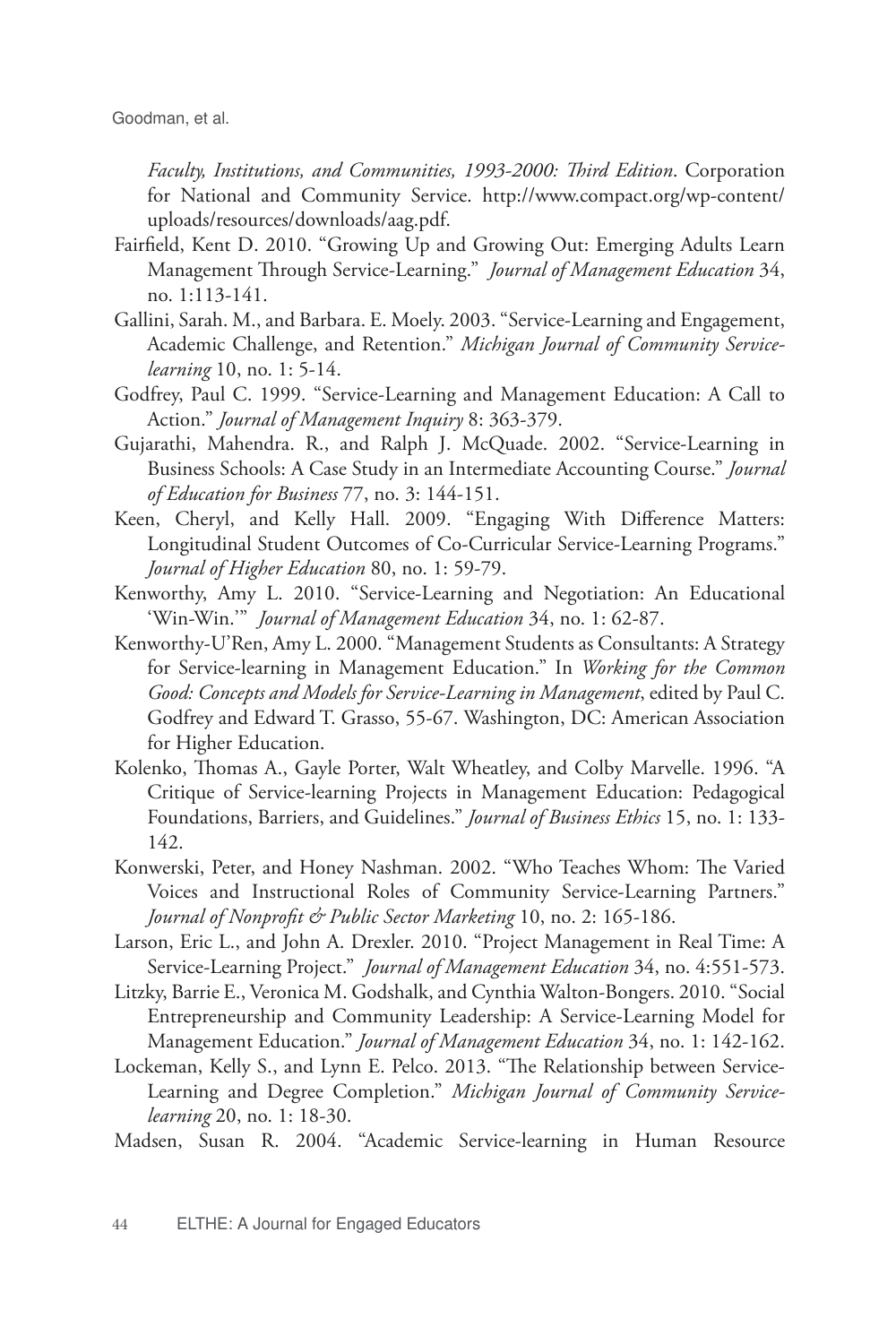Management Education." *Journal of Education for Business* 79, no. 6: 328-332.

- Madsen, Susan R., and Ovilla Turnbull. 2006. "Academic Service-learning Experiences of Compensation and Benefits Course Students." *Journal of Management Education* 30, no. 4: 724-742.
- McCrea, Elizabeth A. 2010. "Integrating Service-Learning into an Introduction to Entrepreneurship Course." *Journal of Management Education* 34, no. 1: 39-61.
- McGoldrick, KimMarie, Ann Battle, and Suzanne Gallagher. 2000. "Service-Learning and the Economics Course: Theory and Practice." *American Economist*  44, no. 1: 43-53.
- Michaelsen, Larry K., James M. Kenderdine, John Hobbs, and Forest L. Frueh. 2000. "The Oklahoma Integrated Business Core: Using a Service-Learning Experience as a Foundation for Undergraduate Business Education." In *Working for the Common Good: Concepts and Models for Service-Learning in Management*, edited by Paul C. Godfrey and Edward T. Grasso, 149-166. Washington, DC: American Association for Higher Education.
- Munter, Judith. 2002. "Linking Community and Classroom in Higher Education: Service-Learning and Student Empowerment." *Journal of Nonprofit & Public Sector Marketing* 10, no. 2: 151-164.
- New England Resource Center for Higher Education. (n. d.). "Carnegie Community Engagement Classification." Accessed April 24, 2018. http://nerche.org/index. php?option=com\_content&view=article&id=341&Itemid=618#CEdef.
- Novak, Julie M., Vern Markey, and Mike Allen. 2007. "Evaluating Cognitive Outcomes of Service-learning in Higher Education: A Meta-Analysis." *Communication Research Reports* 24, no. 2: 149-157.
- Rama, Dasaratha V., Sue P. Ravenscroft, Susan K. Walcott, and Edward Zlotkowski. 2000. "Service-Learning Outcomes: Guidelines for Educators and Researchers." *Issues in Accounting Education* 15: 657-693.
- Rasmussen, Geri, and Elizabeth Skinner. 1997. *Learning Communities: Getting Started*. Gateway Community Colleges, Phoenix, AZ. ERIC, ED 433048. Accessed April 25, 2018. https://archive.org/stream/ERIC\_ED433048/ERIC\_ ED433048\_djvu.txt.
- Reed, Susan C., Helen Rosenberg, Anne Statham, A. and Howard Rosing. 2015. "The Effect of Community Service-learning on Undergraduate Persistence in Three Institutional Contexts." *Michigan Journal of Community Service-learning*  21, no. 2: 22-36.
- Rehling, Louise. 2000. "Doing Good While Doing Well: Service-learning Internships." *Business Communication Quarterly* 63, no. 1: 77-89.
- Rhee, Kenneth S., and Tracey Honeycutt Sigler. 2010. "Developing Enlightened Leaders for Industry and Community: Executive Education and Service-Learning." *Journal of Management Education* 34, no. 1: 163-181.

Robinson, David F., Arthur Lloyd Sherwood, and Concetta A. DePaolo. 2010.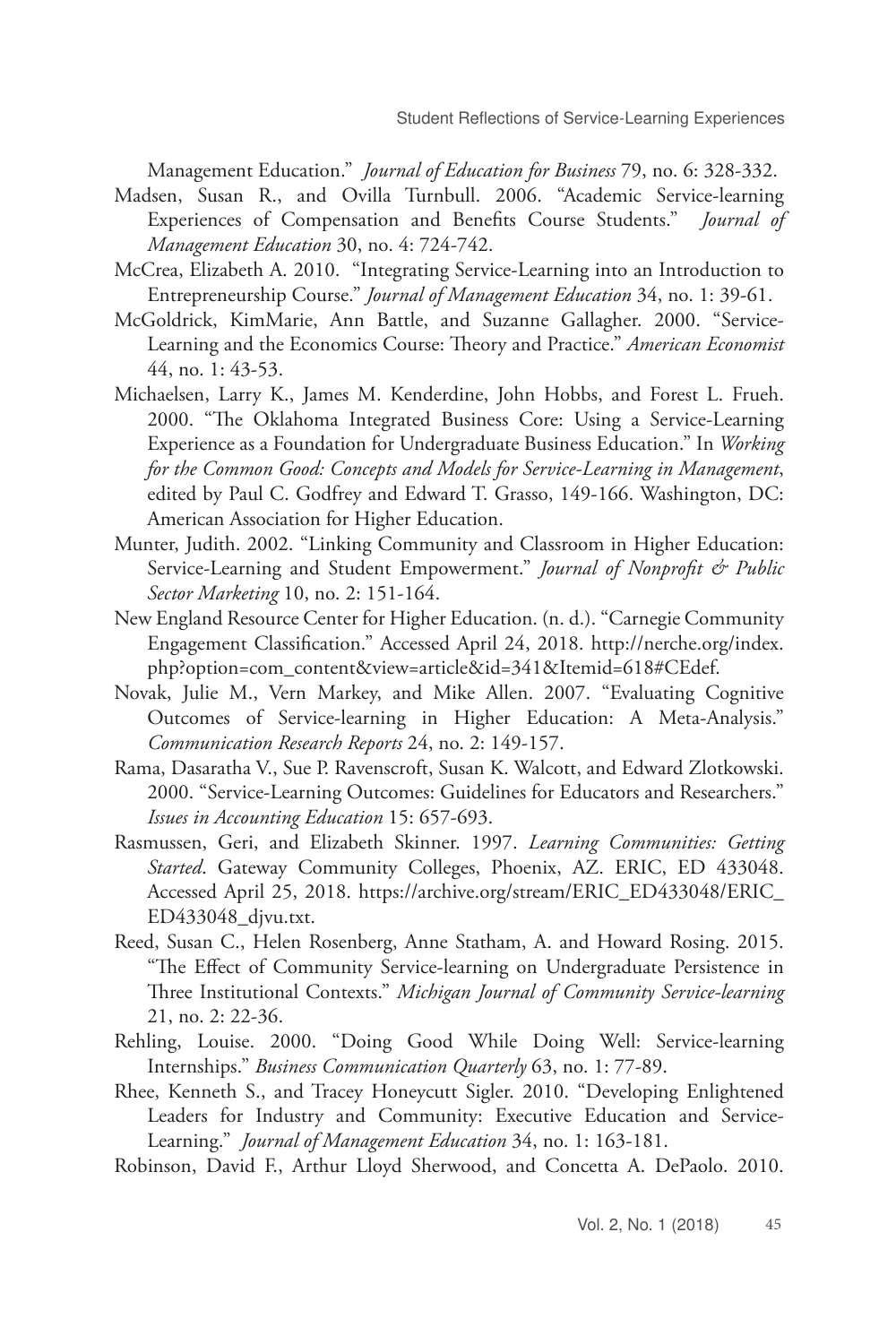Goodman, et al.

"Service-Learning by Doing: How a Student Run Consulting Company Finds Relevance and Purpose in a Business Strategy Capstone Course." *Journal of Management Education* 34, no. 1: 88-112.

- Robinson, Gail. 1999. "Stepping Into Our Destiny: Service-learning in Community Colleges." *Community College Journal* 70, no. 5: 8-12.
- Sax, Linda J., Alexander W. Astin, and Juan Avalos. 1999. "Long-Term Effects of Volunteerism During the Undergraduate Years." *The Review of Higher Education* 22: 187-202.
- Tucker, Mary L., and Anne M. McCarthy. 2001. "Presentation Self-Efficacy: Increasing Communication Skills Through Service-Learning." *Journal of Managerial Issues* 13: 227-245.
- Tucker, Mary L., Anne M. McCarthy, John A. Hoxmeier, and Margarita M. Lenk. 1998. "Community Service-learning Increases Communication Skills Across the Business Curriculum." *Business Communication Quarterly* 61, no. 2: 88-99.
- Simons, Andrea, and Lenoar Foster. 2002. "Nonprofit Agency Perspectives of Higher Education Service-learning and Volunteerism." *Journal of Nonprofit & Public Sector Marketing* 10: 207-230.
- Simons, Lori, and Beverly Cleary. 2006. "The Influence of Service-learning on Students' Personal and Social Development." *College Teaching* 54, no. 4: 307- 319.
- Vroman, Kerryellen, C. Douglas Simmons, and Jessica Knight. 2010. "Servicelearning Can Make Occupation-Based Practice a Reality: A Single Case Study." *Occupational Therapy in Health Care* 24, no. 3: 249-265.
- Waddock, Sandra, and James Post. 2000. "Transforming Management Education: The Role of Service-learning." In *Working for the Common Good: Concepts and Models for Service-Learning in Management*, edited by Paul C. Godfrey and Edward T. Grasso, 43-54. Washington, DC: American Association for Higher Education.
- Warren, Jami L. 2012. "Does Service-Learning Increase Student Learning? A Meta-Analysis." *Michigan Journal of Community Service-learning* 18, no. 2: 56-61.
- Weber, James E., Paula S. Weber, and Margaret A. Young. 2010. "Measuring Servicelearning Outcomes: Test-Retest Reliability of Four Scales." *Psychological Reports*  107, no. 2: 611-616.
- Westover, Jonathan H., ed. 2012. *Academic Service-Learning Across Disciplines: Models, Outcomes, and Assessment*. Champaign, IL: The Learner.
- Workman, Letty, and Gregory R. Berry. 2010. "Building the Five R/Five Stakeholder Research Framework: Understanding Engaged Learning in the Business School." *The Journal of Business Inquiry* 9, no. 1: 127-147.
- Zlotkowski, Edward. 1996. "Opportunity for All: Linking Service-Learning and Business Education." *Journal of Business Ethics* 15, no. 1: 5-20.